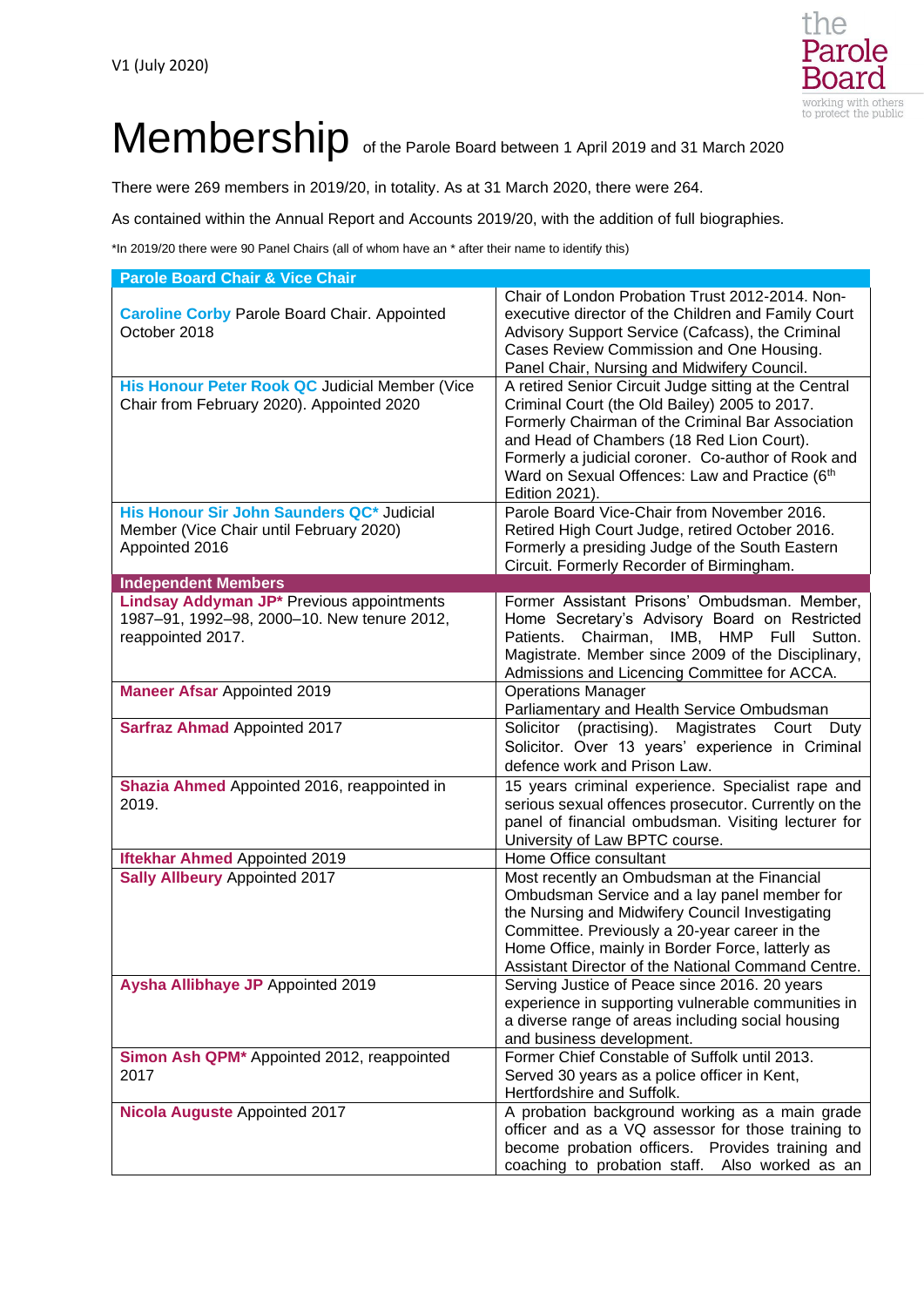|                                                                          | Assistant Inspector with Her Majesty's Inspectorate<br>of Probation.                                                                                                                                                                                                                                                                                                                                          |
|--------------------------------------------------------------------------|---------------------------------------------------------------------------------------------------------------------------------------------------------------------------------------------------------------------------------------------------------------------------------------------------------------------------------------------------------------------------------------------------------------|
| Dawn Baker MA, DipSW <sup>*</sup> Appointed 2012,<br>reappointed 2017    | Formerly a Probation Officer, also a registered<br>Social Worker. Additional experience in further<br>education and residential care settings.                                                                                                                                                                                                                                                                |
| Richard Baldwin* Appointed 2009. Tenure extended<br>2019-21              | Former Chief Officer, Hertfordshire Probation. Chair,<br>IMB, Wakefield Prison. Chairs selection panels for<br>Judicial Appointments Commission and member of<br>the Audit Committee for West Yorkshire Police, and<br>Police and Crime Commissioner.                                                                                                                                                         |
| Pamela Baldwin* Appointed 2010, reappointed<br>2013, reappointed 2018    | Criminal Law Solicitor.                                                                                                                                                                                                                                                                                                                                                                                       |
| Katy Barrow* Appointed 2016, reappointed 2019                            | Solicitor, 10 years' experience in Criminal and<br>Prosecution Law. Also, a Consultant Solicitor to a<br>technology company.                                                                                                                                                                                                                                                                                  |
| <b>Richard Bayly Appointed 2019</b>                                      | Richard undertakes a number of regulatory<br>roles. He is a Trustee for charities supporting<br>LGBTQ homeless young people and victims of<br>crime. He is a former police officer.                                                                                                                                                                                                                           |
| Kerrie Bell* Appointed 2012, reappointed 2017                            | Barrister. Worked for the Crown Prosecution Service<br>in London, Kent and the North East.                                                                                                                                                                                                                                                                                                                    |
| Geraldine Berg OBE JP Appointed 2012,<br>reappointed 2017                | Independent Complaint Reviewer for public bodies;<br>NED Tenancy Deposit Scheme; Former Chair<br>Administrative Justice Forum; Former Chair SE<br>London<br>Probation<br>Service;<br>Former<br>Chair<br>Ravensbourne NHS Trust; Fellow of the Chartered<br>Institute of Arbitrators; Solicitor (non-practising).                                                                                              |
| Zaiada Bibi Appointed 2019                                               | Fellow of the Chartered Institute of Legal<br>Executives. Previously specialising in criminal law.<br>Member of the First Tier Social Security Tribunal<br>and Magistrate. Former Valuation Tribunal member<br>and Chair to PCC Minorities Panel.                                                                                                                                                             |
| Sarah Bodell JP, MSc, BSc Appointed 2019                                 | Sarah is an HCPC Registered Occupational<br>Therapist, and is a Senior Lecturer at the University<br>of Salford, leading Student Facing Procedures.<br>Sarah has been a magistrate since 2014.                                                                                                                                                                                                                |
| <b>Malcolm Brain Appointed 2019</b>                                      | Former Probation Officer and Children's Services<br>Manager [Youth Offending]. Currently Employment<br>Tribunal Member, Independent Investigating Officer<br>Children's Services Complaints, and Local Authority<br>Councillor. School Governor and charitable body<br>Trustee.                                                                                                                               |
| Graham Bull* Appointed 2006. Tenure extended<br>2016-17. New tenure 2017 | Solicitor<br>(non-practising).<br>Former<br>Corporate<br>Director, North Norfolk District Council. Former<br>Chair, Norfolk Probation Board.                                                                                                                                                                                                                                                                  |
| Daniel Bunting* Appointed 2016, reappointed 2019                         | Barrister (criminal and immigration law), fee paid<br>Judge of the First-tier Tribunal (Immigration and<br>Asylum), Member of Audit and Risk Committee<br>(OISC) and BSB Professional Conduct Committee.                                                                                                                                                                                                      |
| <b>Derek Bray Appointed 2019</b>                                         | Derek has held Chief executive posts for over 20<br>years in both the private and public sector in the<br>area of health of social care. He has been a<br>national advisor to the CQC and a visiting professor<br>in management and leadership. He holds a number<br>of non-executive positions with organisations such<br>as the Royal College of Vetenary Surgeons and the<br>Architects Registation Board. |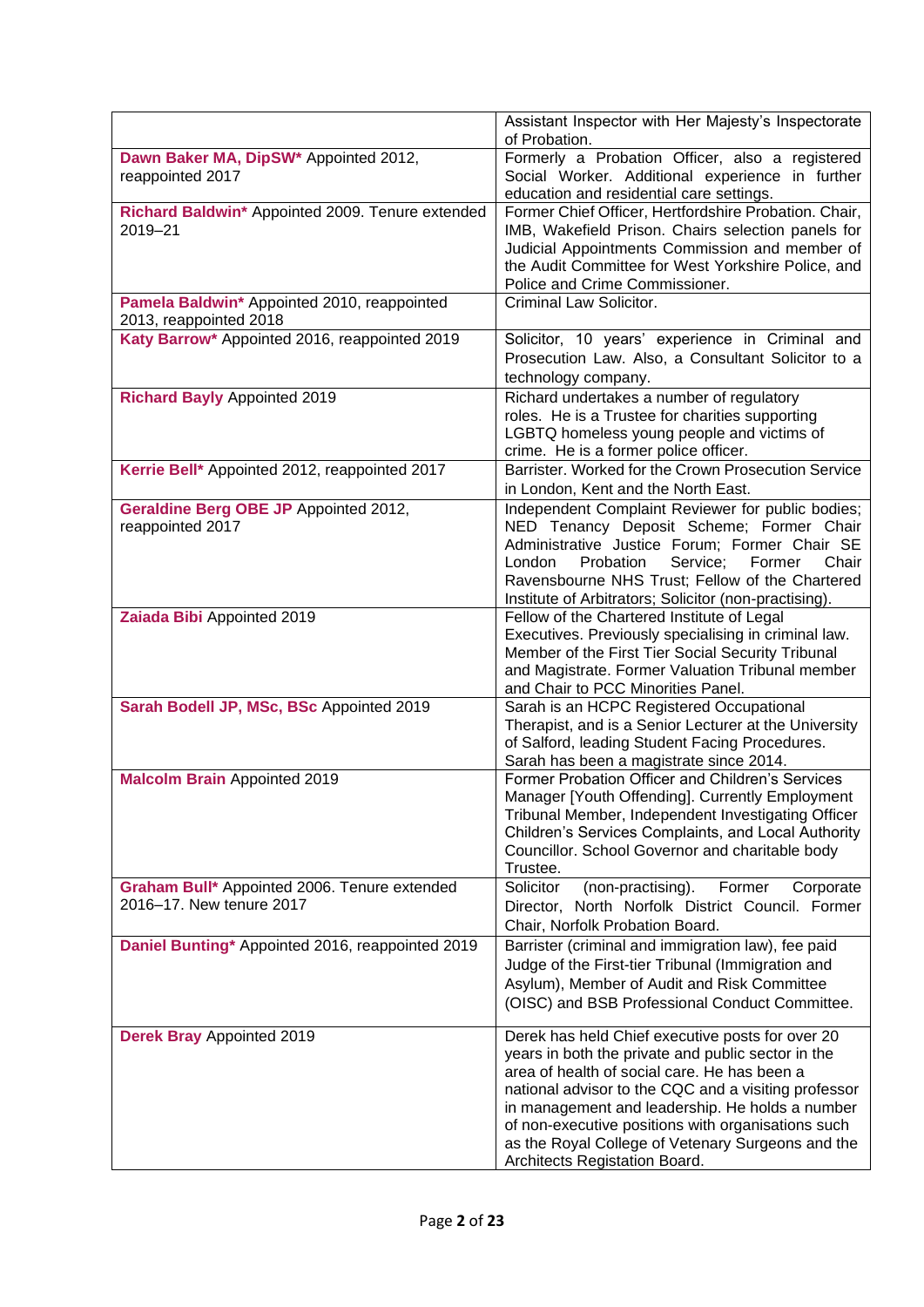| <b>Marcia Brooks Appointed 2019</b>                                                   | Civil servant with experience of HR, education<br>policy, children's social care policy, and Human<br>Rights. Chair of a local Equality Hub representing<br>people from Black, Asian and Minority Ethnic<br>backgrounds.                                                                                                                                                                                                                                     |
|---------------------------------------------------------------------------------------|--------------------------------------------------------------------------------------------------------------------------------------------------------------------------------------------------------------------------------------------------------------------------------------------------------------------------------------------------------------------------------------------------------------------------------------------------------------|
| Joanna Cain Appointed 2017                                                            | 15 years' experience as NPS Probation Officer<br>(London/Dorset); including a PPCS secondment as<br>Public Protection Advocate attending Parole Board<br>hearings with victims/as SoS Representative.<br>Community<br>programmes<br>team<br>management,<br>(Hampshire) and Sex Worker Risk Assessment<br>Conference (SWRAC) Manager for Bournemouth<br>Local Authority specialising in sexual violence,<br>vulnerable victims, trafficking and prostitution. |
| Paul Cavadino* Appointed 2010, reappointed 2018                                       | NACRO Chief Executive (2002-2009) after joining<br>the organisation in 1972. Chair of Penal Affairs<br>Consortium (1989-2001). Chair of Alliance for<br>Reducing Offending (2002-2008).                                                                                                                                                                                                                                                                      |
| Dr Robert Cawley, BEd (Hons), MA (Ed), NPQH,<br>PhD Appointed 2016, reappointed 2019  | After a career in education and management<br>spanning 22 years, Rob now has a portfolio of roles<br>and responsibilities in educational consultancy,<br>regulation and standards, criminal justice, and in<br>universities.                                                                                                                                                                                                                                 |
| Joanne Chambers Appointed 2016, reappointed<br>2019                                   | Formerly a solicitor specialising in criminal law<br>(1996-2016). Tribunal Judge in Social Entitlement<br>Chamber and Health and Social Care Chamber.                                                                                                                                                                                                                                                                                                        |
| Jane Christian BA (Hons), MPH <sup>*</sup> Appointed 2009.<br>Tenure extended 2019-21 | Former Senior Operational Manager for national<br>charity. Extensive experience of substance misuse<br>services, including those for young people, families,<br>and offenders.                                                                                                                                                                                                                                                                               |
| Lyn Cole Appointed 2019                                                               | Previous England Director, National Lottery<br>Community Fund. Non-Executive Director, South<br>Tyneside and Sunderland NHS Foundation Trust.<br>Deputy Chair, Appointments and Assurance<br>Committee, General Pharmaceutical Council.<br>Leadership Coach and Consultant.                                                                                                                                                                                  |
| Peter Coltman BA (Hons), MA* Appointed 2010,<br>reappointed 2018                      | Interests in philosophy and ethics, particularly<br>relating to Criminal Justice, now regularly sits as a<br>panel member and chair at oral hearings along with<br>Duty Member responsibilities.                                                                                                                                                                                                                                                             |
| Rachel Cook Appointed in 2016, reappointed 2019                                       | Rachel is a consultant solicitor specialising in<br>children law and adoption. Rachel is also an<br>independent chair of an Adoption Panel; an<br>independent chair for the Health and Care<br>Professions Tribunal Service and Social Work<br>England; an Associate for Research in Practice and<br>a visiting tutor in family law for the University of<br>Law.                                                                                            |
| <b>Michelle Coulson LLB (Hons) LLM (Hons)</b><br>Appointed 2016, reappointed 2019     | Practising solicitor with 14 years' experience in<br>criminal defence and prison law.                                                                                                                                                                                                                                                                                                                                                                        |
| Amy Coyte* Appointed 2017                                                             | Career in wildlife conservation.<br>Former: Chair of<br>Wildlife and Countryside Link, Director of the BBC<br>Fund, Chief Executive<br>Wildlife<br>of the<br>Bat<br>Conservation Trust, Director of Communications for<br>the Wildfowl and Wetlands Trust. Currently Trustee<br>of the Gloucestershire Wildlife Trust advising on the                                                                                                                        |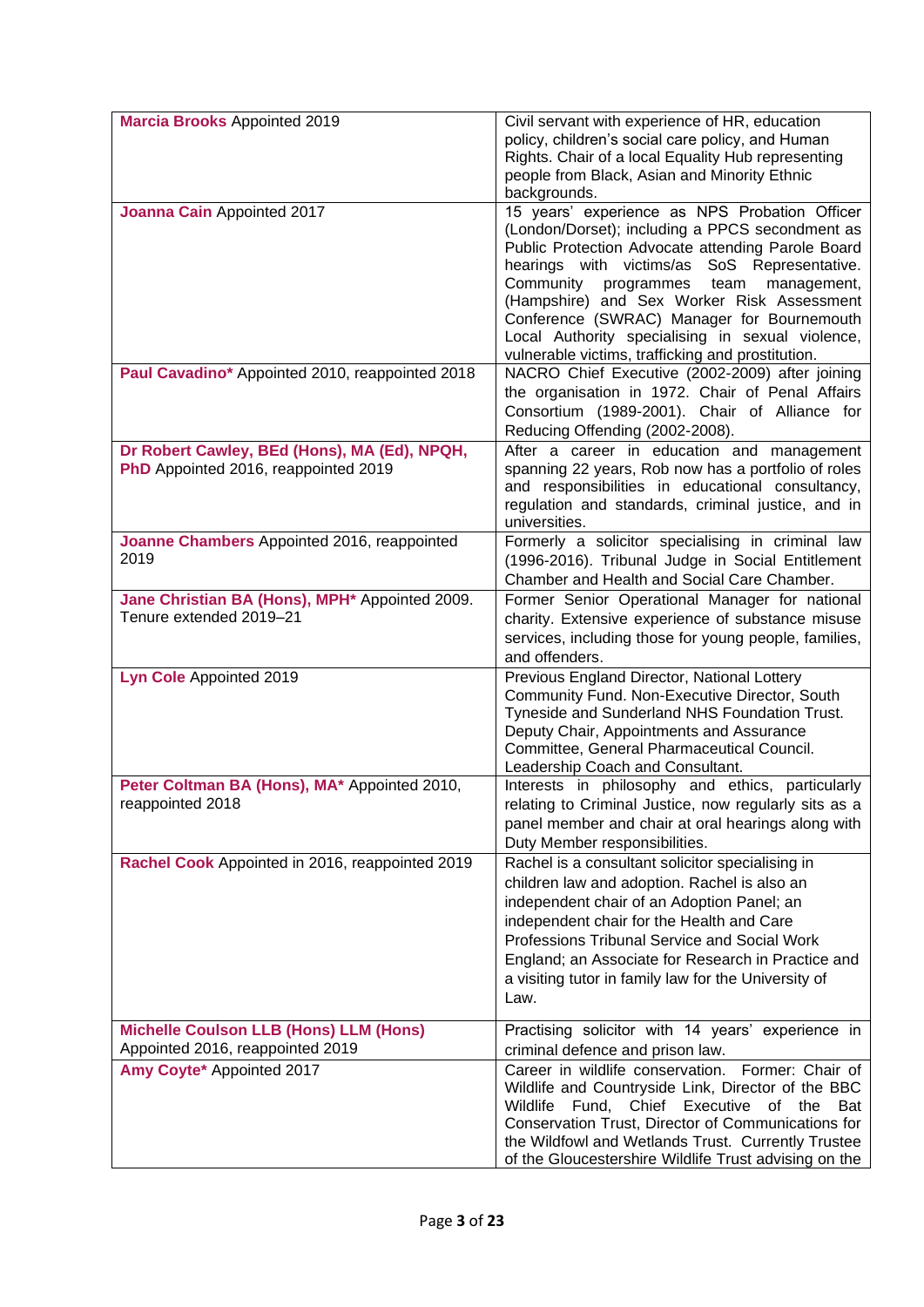|                                                                | Building with Nature Benchmark and Community                                                            |
|----------------------------------------------------------------|---------------------------------------------------------------------------------------------------------|
| Rachel Craven Appointed 2019                                   | Engagement.<br>Worked as a Probation Officer since 2001, qualified                                      |
|                                                                | in 2003. Held various roles as a Probation Officer<br>including Court, prison Offender Supervisor,      |
|                                                                | training/assessment and community Offender                                                              |
|                                                                | Management.                                                                                             |
| Michael Crewe Appointed 2010, reappointed 2018                 | Magistrate. Financial Ombudsman. Member of<br>Medical Practitioners Tribunal Service Fitness to         |
|                                                                | Practise Panel.                                                                                         |
| Geoff Crowe BSc (Hons), MSc* Appointed 2010,                   | Former Police Officer with experience in the area of                                                    |
| reappointed 2018                                               | Multi-Agency Public Protection. Employee Member<br>of the Employment Tribunal.                          |
| Dr Andrew Dale BA (Hons) MA PhD* Appointed                     | Former Police Inspector. Following research and                                                         |
| 2012, reappointed 2017                                         | design related to language development, served for                                                      |
|                                                                | 30 years as a Police Officer in various roles including                                                 |
|                                                                | research into crime analysis/profiling techniques,<br>and latterly as Local Criminal Justice Board      |
|                                                                | Programme Manager.                                                                                      |
| Dr Sue Dale* Appointed 2005. Tenure extended                   | Member of the Upper Tribunal, Tax and Chancery                                                          |
| 2015-17. New tenure 2017                                       | Chamber. Member of the First-tier Tribunal, General                                                     |
|                                                                | Regulatory Chamber. Magistrate, Central London<br>Local Justice Area.                                   |
| Malcolm Davidson BA (Hons), BSc, MSc*                          | Former Probation Officer with the National                                                              |
| Appointed 2005. Tenure extended 2015-2017. New                 | Probation Service; Lay Specialist Member with the                                                       |
| tenure 2017                                                    | Mental Health Tribunal Service.                                                                         |
| Angharad Davies Appointed 2016, reappointed<br>2019            | Barrister, specialising in Chancery work (called<br>$2000$ ).                                           |
| Victoria Doughty* Appointed 2010 (sabbatical from              | Appointed as a Specialist Probation Member in                                                           |
| 2019)                                                          | August 2010. Appointed as an Independent Chair in<br>September 2014. Qualifications/Experience: 2 BA    |
|                                                                | Honours degrees in Criminology and Crime and                                                            |
|                                                                | Community Justice, 14 years' experience in the                                                          |
|                                                                | Probation Service and 9 years' experience sitting on<br>the Parole Board; 5 of which as a Panel Chair.  |
| <b>Roland Doven MBE JP Previous appointment</b>                | Independent member of the Parole Board 1997-                                                            |
| 1997-2006. New tenure 2012, reappointed 2017                   | 2006.<br>Magistrate<br>1990-2010<br>(now<br>the<br>on<br>supplemental list).                            |
| Jo Dowling* Appointed 2016, reappointed 2019                   | Former Probation Officer and Assistant Inspector                                                        |
| Jacki Duff* Appointed 2016, reappointed 2019                   | with Her Majesty's Inspectorate of Probation.<br>Called to the Bar in 1997. Member of the First- Tier   |
|                                                                | Social Security Tribunal. Associate Lecturer for the<br>Open University.                                |
| Margaret Dunne Appointed 2010, reappointed in                  | A career in the Probation Service and a guardian ad                                                     |
| 2018                                                           | litem (1975-2011). Retired as a Senior Probation                                                        |
|                                                                | Officer, Victim Liaison Unit manager for Hampshire<br>and MAPPA Chair. A specialist in substance misuse |
|                                                                | for ten years. Founder member and chair of South                                                        |
|                                                                | Beds Women's Aid for 7 years.                                                                           |
| Robert Edmondson-Jones MBE Appointed 2016,<br>reappointed 2019 | Former Army Officer; Business Consultant; Delivery<br>Director for Major IT Programmes and Senior Civil |
|                                                                | Servant (specialising in ICT; Cyber; Digital and                                                        |
|                                                                | Estates). Previously an Independent Committee                                                           |
|                                                                | Member of NHS Bedfordshire Community Health<br>Services and Chair of HMP Leeds Independent              |
|                                                                | Monitoring Board. A Benevolence Visitor for the                                                         |
|                                                                | Royal British Legion for 25 years.                                                                      |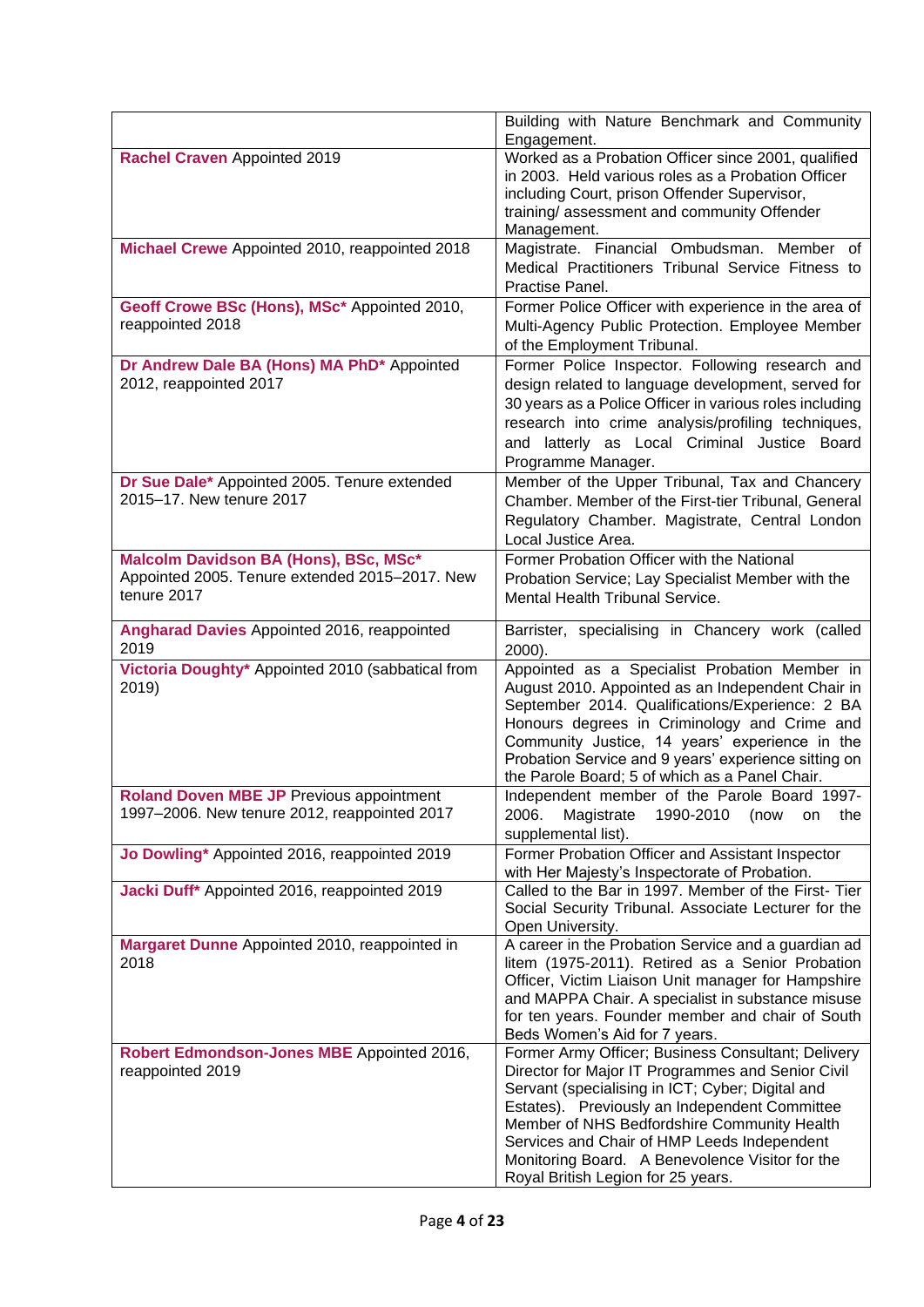| Sir Stewart Eldon KCMG, OBE* Appointed in 2010.<br>Reappointed in 2013 & 2018                | After postgraduate research in electronics, spent 34<br>years in the Diplomatic Service, retiring as UK<br>Ambassador to NATO.                                                                                                                                                                                                                                                                                                                                                    |
|----------------------------------------------------------------------------------------------|-----------------------------------------------------------------------------------------------------------------------------------------------------------------------------------------------------------------------------------------------------------------------------------------------------------------------------------------------------------------------------------------------------------------------------------------------------------------------------------|
| Annalise Elliot BA (Hons), MSc Appointed 2010.<br>Reappointed in 2013 & 2018. Resigned 2020  | 30 years' management experience in the public,<br>private, and voluntary sectors (crime, justice, and<br>abuse) - currently working for the Board and<br>undertaking private consultancy work.                                                                                                                                                                                                                                                                                    |
| Christopher Emerson* Appointed 2012,<br>reappointed 2017                                     | History of investigating complaints for Local<br>&<br>NHS trusts in Peterborough,<br>Authorities<br>Cambridgeshire, Leicestershire, and Rutland.                                                                                                                                                                                                                                                                                                                                  |
| Hedd Emrys-Vine* Appointed 2016, reappointed<br>2019                                         | Former Senior Legal Counsel at Citigroup.<br>Previously at Freshfields Bruckhaus Deringer and<br>Morgan Cole (partner). Tribunal Judge in Mental<br>Health and Special Educational Needs and<br><b>Disability</b>                                                                                                                                                                                                                                                                 |
| Melanie Essex Appointed 2016, reappointed 2019                                               | Former Executive Editor in BBC News (1988-2012).<br>Vice-Chair of Board of Trustees and Chair of Policy<br>Committee, Freedom from Torture.                                                                                                                                                                                                                                                                                                                                       |
| Stefan Fafinski* LLB, MA (Cantab), PhD Appointed<br>2017                                     | Early career in technology industry. Co-author of<br>several legal texts and former University lecturer in<br>law. Consultant in technology and commercial law.                                                                                                                                                                                                                                                                                                                   |
| Victoria Farmer* Appointed 2016, reappointed in<br>2019                                      | Solicitor specialising in criminal<br>law;<br>former<br>Compliance officer (Legal Practice). Chair on<br>Medical Practitioner Tribunal Service. Legally<br>Qualified Chair of Police Misconduct Hearings in<br>South East.                                                                                                                                                                                                                                                        |
| Kay Fielding* Appointed 2012, reappointed 2017                                               | Probation officer, field/courts prisons management<br>background; specialist in domestic abuse; child<br>protection; educationally disabled; violent & sexual<br>offenders. Previously NOMs ACO, Head of<br>Probation Advisory Team & Post Release Policy -<br>2008 Criminal Justice Act, agreed Secretary of State<br>releases; Parole Board Quality Unit (2010-12); &<br>lead in terrorist case license conditions agreement.<br>Parole Board & Probation training facilitator. |
| Sue Finn Appointed 2010, reappointed 2013                                                    | NHS Regional Manager with National Treatment<br>Agency for Substance Misuse (2002-2009).<br>Assistant Chief Probation (1995-2001). Probation<br>Service since 1983.                                                                                                                                                                                                                                                                                                               |
| Sian Flynn* MSt. Cantab, BA (SS) Appointed 2005.<br>Tenure extended 2015-17. New tenure 2017 | Freelance fundraising consultant and qualified<br>coach. Former Chairman, Ashford and St Peter's<br>NHS Trust. Lay Associate, Fitness to Practise<br>panels. Medical Practitioners Tribunal Service.                                                                                                                                                                                                                                                                              |
| Paul French Appointed 2017                                                                   | Multi-faceted roles and experience within secure<br>mental health settings: Independent Mental Health<br>Advocate (2004-13), Specialist Member: Mental<br>Health Review Tribunal (2012 - present), Mental<br>Health Act Manager (2016 – present).                                                                                                                                                                                                                                 |
| <b>Chris Fry Appointed 2017</b>                                                              | Thirty years operational experience in the Probation<br>Service as a Probation Officer and in Probation<br>management; including ten years working in<br>Accredited Programmes and specialising in working<br>with domestic violence perpetrators. Currently a<br>Selection<br>Panel<br>Member<br>of the<br>Judicial<br>Appointments Commission.                                                                                                                                  |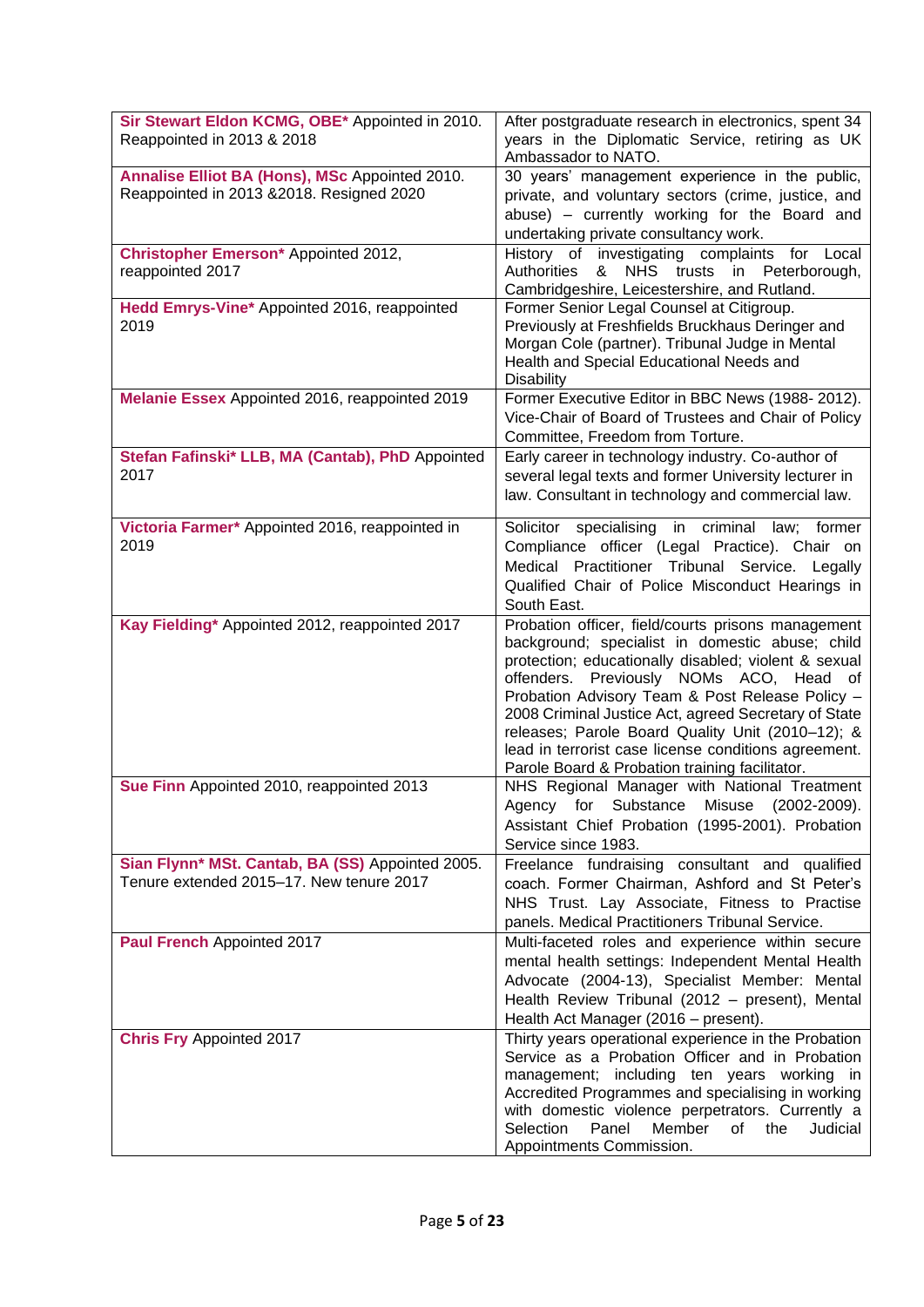| Lucy Gampell* OBE Appointed 2009. Tenure<br>extended 2019-21             | Current President of Children of Prisoners' Europe<br>(European NGO); Former Director Action for<br>prisoners' families (1993-2008)                                                                                                                                                                                                                                                                             |
|--------------------------------------------------------------------------|-----------------------------------------------------------------------------------------------------------------------------------------------------------------------------------------------------------------------------------------------------------------------------------------------------------------------------------------------------------------------------------------------------------------|
| Paulene Gandhi Appointed in 2016, reappointed<br>2019                    | Formerly a Barrister (1995-2013). Currently a fee<br>paid tribunal judge in the first tier Social Security and<br>Child Support Tribunal, Immigration and Asylum<br>Tribunal, and Tax Tribunal.                                                                                                                                                                                                                 |
| <b>Stephen Garrett OBE Appointed 2019</b>                                | Completed a full career in the Royal Navy / MOD<br>including senior command appointments and<br>secondments to the US Navy and the Cabinet<br>Office. Volunteer with Citizen's Advice Witness<br>Service.                                                                                                                                                                                                       |
| Philip Geering Appointed 2012, reappointed in 2017                       | Barrister.<br>Previously<br>Director<br>Policy<br>Crown<br>Prosecution Service and<br>Director Strategy &<br>Communications, Independent Police Complaints<br>Commission. Chair Professional Regulatory and<br>Disciplinary Bodies.                                                                                                                                                                             |
| David Gravells BA (Hons) MSc JP Appointed 2019                           | Entrepreneur and business change consultant;<br>chair Northern 2 VCT; non-executive director,<br>Student Loans Company; recently retired<br>magistrate and bench chair; previously chair of the<br>Governors, the Grammar School at Leeds.                                                                                                                                                                      |
| Kevin Green* Appointed 2010. Reappointed 2013 &<br>2018                  | Former Senior Police Officer with experience As UK<br>National Drugs Coordinator for the Association of<br>Chief Police Officers; leading<br>major Crime<br>investigations and working with Her Majesty's<br>Inspectorate of Constabulary.                                                                                                                                                                      |
| Ronno Griffiths* Appointed 2009. Tenure extended<br>2019-21              | Tribunal Member, Medical Practitioners Tribunal<br>Service; Board member and Trustee professional<br>arts organisations (safeguarding lead) involved in<br>community<br>development,<br>mental<br>health<br>and<br>addictions;<br>former peer reviewer<br>Healthcare<br>Wales;<br>independent<br>Inspectorate<br>trainer,<br>researcher, policy and practice adviser: substance<br>use and sexual abuse fields. |
| Alan Harris* Appointed 2005. Tenure extended<br>2015-17. New tenure 2017 | Solicitor (non-practising)                                                                                                                                                                                                                                                                                                                                                                                      |
| Kirsten Hearn Appointed 2012, reappointment 2017                         | Successful and experienced leader, facilitator and<br>non-Executive Director at national and regional level.<br>A freelance trainer, coach, and consultant from a<br>public service, community action, and creative arts<br>background.                                                                                                                                                                         |
| Andrew Henwood Appointed 2012, reappointment<br>in 2017                  | Detective<br>Superintendent<br>Former<br>Chief<br>with<br>experience of leading investigations into high profile<br>serial homicides and as head of specialist crime and<br>public<br>protection<br>for<br>Suffolk<br><b>Norfolk</b><br>and<br>constabularies.                                                                                                                                                  |
| Glyn Hibberd* Appointed 2009. Tenure extended<br>2019-21                 | Former lecturer. Now freelance Education and<br>Research Consultant, with particular interest in<br>young offenders and young people in/or previously<br>in care.                                                                                                                                                                                                                                               |
| Joanna Hinds Appointed 2019                                              | Barrister, called to the Bar in 1993. Specialising in<br>Criminal Law, defence and prosecution. Rape and<br>Serious Sexual Offences Specialist Panel member.<br>Leading junior in complex criminal cases.                                                                                                                                                                                                       |
| <b>Philip Hindson Appointed 2017</b>                                     | Solicitor-Advocate<br>Criminal<br>defence<br>and<br>(Non-Practising).<br>Tribunal<br>Prosecution<br>Judge,<br>Mental Health Tribunal, Immigration and Asylum                                                                                                                                                                                                                                                    |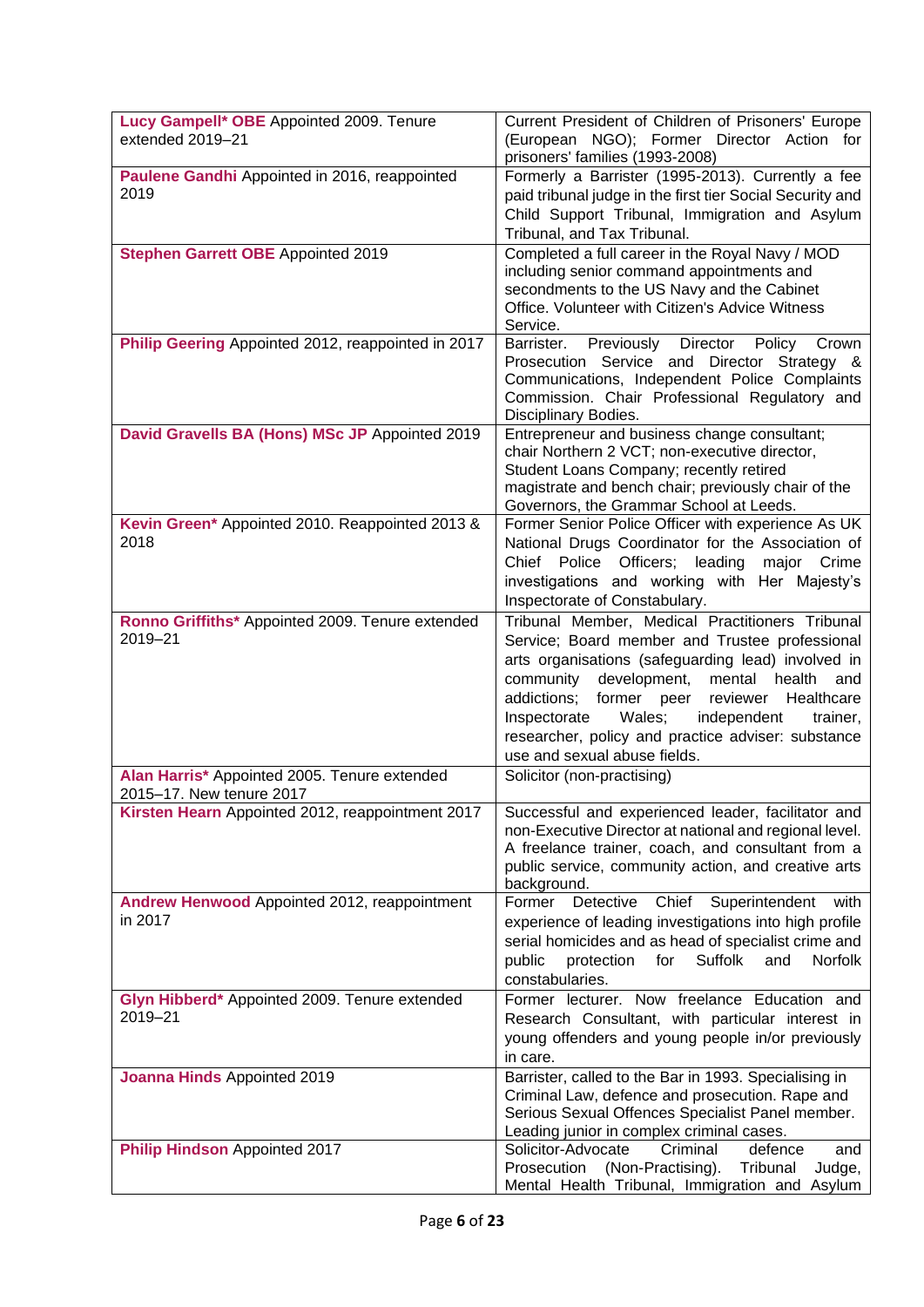|                                                                                       | Chamber and Social Security and Child Support<br>Tribunal (retired).                                                                                                                                                                                                                                          |
|---------------------------------------------------------------------------------------|---------------------------------------------------------------------------------------------------------------------------------------------------------------------------------------------------------------------------------------------------------------------------------------------------------------|
| Gill Hirst BA (Hons), MA, CQSW Appointed 2017                                         | Ended 35-year career in probation services in 2015<br>as Deputy Chief Executive, Essex Community<br>Rehabilitation Company. Fellow of the Probation<br>Institute. Consultant (diversity specialist) with EW<br>Group 2016 - 2018.                                                                             |
| John Holt Appointed 2010. Reappointed 2013 &<br>2018                                  | Retired Solicitor. Served 26 years as a prosecutor.<br>Former Chief Crown Prosecutor for Merseyside<br>(1999-2004) and Greater Manchester (2004-2009).                                                                                                                                                        |
| Jane Horwood QPM Appointed in 2010.<br>Reappointed 2013 & 2018                        | Retired Police Chief Superintendent; worked in<br>uniformed operations as a Divisional Commander,<br>various investigative roles and for the National<br>Criminal Intelligence Service and the Inspectorate of<br>Constabulary.                                                                               |
| Rebecca Hunt* BA (Hons), MA Social Work<br>Appointed 2010. Reappointed in 2013 & 2018 | Probation background in NE Yorkshire (1994-2008).<br>NOMS research project into bespoke Probation<br>Interventions for military personnel (2009/10).<br>Managing Director: human resources, finance,<br>marketing (2008 - present).                                                                           |
| Damian Hughes Appointed 2019                                                          | Professional History Bio: 40 years of Public Sector<br>experience in the NHS with the last 20 of these in<br>Senior Management roles in Acute Hospital Trusts.                                                                                                                                                |
| <b>Akeel Hussain Appointed 2019</b>                                                   | Employed within the Education sector as a Careers<br>Consultant. Experience of working with vulnerable<br>groups of young people, a background in Youth<br>Work.                                                                                                                                              |
| <b>Murad Hussain Appointed 2019</b>                                                   | Background in importing and property<br>development. Volunteers to provide services to the<br>homeless for the last 20 years.                                                                                                                                                                                 |
| Sara Johnson Appointed 2019                                                           | Sara career has focused predominantly on Social<br>Housing including Offender Management, however,<br>she has also worked within Youth Offending, NHS,<br>Diversity & Inclusion and served as a Special Police<br>Constable.                                                                                  |
| Chitra Karve* Appointed 2010                                                          | Solicitor. Vice Chair of the Disciplinary Committee of<br>the Royal College of Veterinary Surgeons, Legally<br>Qualified Chair, Medical Practitioners Tribunal<br>Service. Former Director of Member Development<br>and Practice at the Parole Board.                                                         |
| Mark Lacey* Appointed 2010                                                            | Retired<br>Superintendent<br>Detective<br>with<br>Northamptonshire Police.<br>Former Civil Servant with the Crown Prosecution                                                                                                                                                                                 |
| Lisa Lamb BSc (Hons) MSc Appointed 2017                                               | Service (CPS). Also worked in private sector.                                                                                                                                                                                                                                                                 |
| Timothy Lawrence* Appointed 2017                                                      | Solicitor (non-practising), Fee-paid Judge of the<br>First-tier<br>Tribunal<br>(Immigration<br>and Asylum<br>Chamber).                                                                                                                                                                                        |
| Christine Lawrie Appointed 2016, reappointed 2019                                     | Chief Executive, Probation Association (2007-<br>2011). Head of Delivery & Quality Unit, National<br>Probation Directorate, Home Office (2005-2007).<br>Chief Officer, Kent Probation (1999-2005). Currently<br>a member of the Wiltshire, Hampshire and Isle of<br>Wight Magistrates' Recruitment Committee. |
| Heidi Leavesley* Appointed 2009. Tenure extended<br>2019-21                           | Barrister. Justice of the Peace since 2003.                                                                                                                                                                                                                                                                   |
| Susan Lewis* MBA, BA (Hons), DipSW Appointed<br>2010                                  | Senior Manager, housing care and support services<br>(2005-2010). Probation Service, London (1980-                                                                                                                                                                                                            |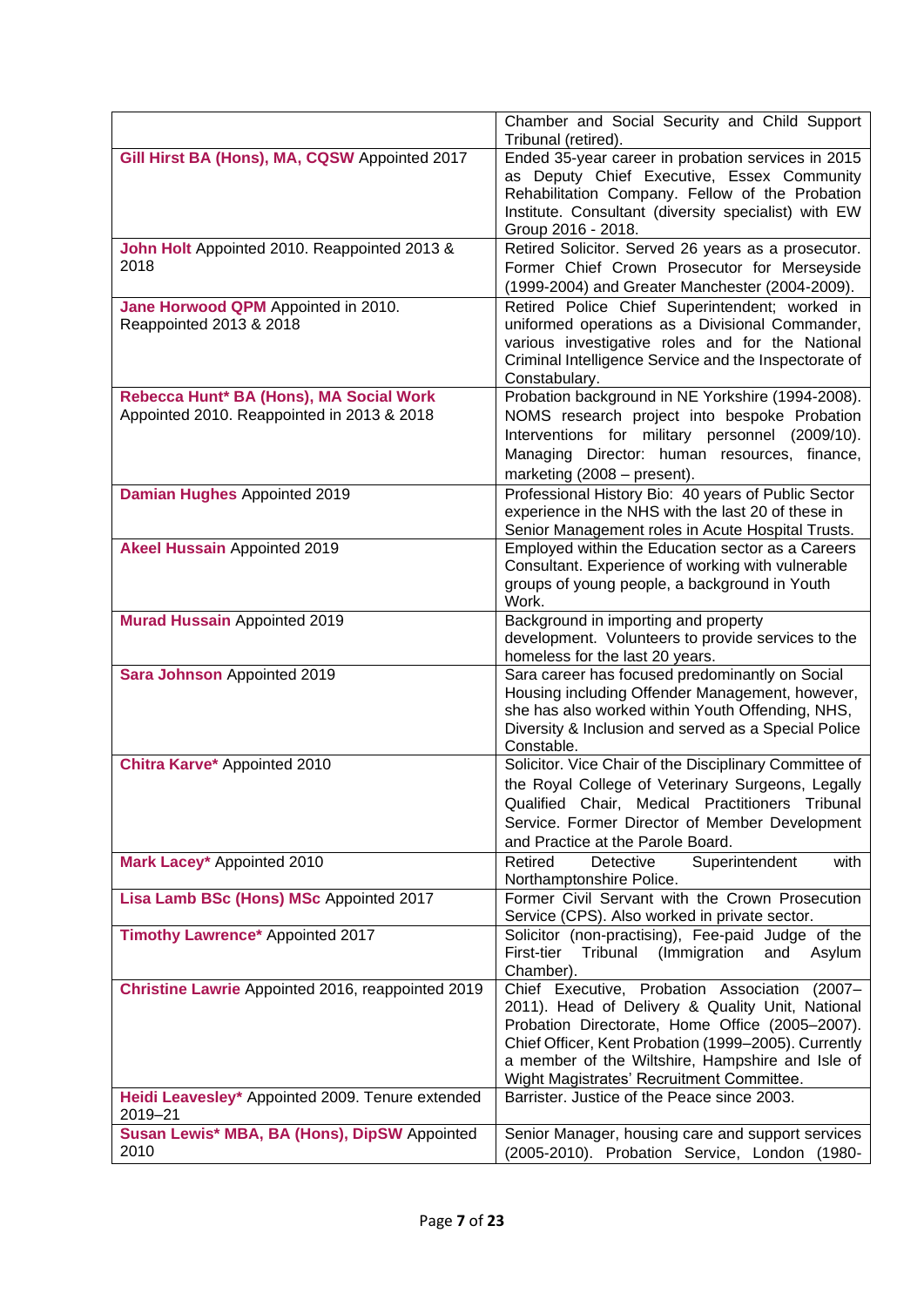|                                                                                         | 2004). Assistant Chief Probation Officer London<br>$(1990 - 2004)$ .                                                                                                                                                                                                                                                 |
|-----------------------------------------------------------------------------------------|----------------------------------------------------------------------------------------------------------------------------------------------------------------------------------------------------------------------------------------------------------------------------------------------------------------------|
| Bill Mayne* Appointed 2005. Tenure extended<br>2015-17. New tenure 2017                 | Non-practising solicitor. Former partner, Leigh Day &<br>Co, London.                                                                                                                                                                                                                                                 |
| <b>Bryan McAlley QGJM, BSc (Hons), CQSW</b><br>Appointed 2010. Reappointed 2013 & 2018  | Retired Prison Governor and former Head of Prison<br>Service Staff Care & Welfare Service (1986-2009).<br>Immigration Officer (1979-1986). Social worker and<br>mental welfare officer. (1974-1979).                                                                                                                 |
| Brenda McAll-Kersting* BSc (Hons), MSc, ALCM<br>Appointed 2009. Tenure extended 2019-21 | Lay member, Medical Practitioners' Tribunal<br>Service Interim Orders. Tribunal. Former Lay<br>Assessor for NHS National. Clinical Assessment<br>Service. Former NED and Chair at.<br>Buckinghamshire Healthcare NHS Trust. Former<br>management and communications consultant.                                      |
| Siobhan McBride Appointed 2017                                                          | Financial Ombudsman. Former Senior Probation<br>Officer and Policy Adviser in Offender Management<br>Strategy Unit at Ministry of Justice.                                                                                                                                                                           |
| Fran McGrath Appointed 2017                                                             | Senior Probation Officer (IM) MCGM CRC, with pre<br>& post TR experience in many roles including<br>domestic violence, organised crime, substance<br>misuse and Courts.                                                                                                                                              |
| Stephanie McIntosh Appointed 2013, reappointed<br>2018                                  | Full time member. Director of Special Projects within<br>the Parole Board secretariat.                                                                                                                                                                                                                               |
| Robert McKeon* Appointed 2012, reappointed 2017                                         | Managing Director. Experienced in working in the UK<br>and Australia. Specialising in troubleshooting,<br>business recovery and media awareness. Former<br>Magistrate. Tribunal,<br>BBC journalist.<br>Member,<br>Practitioners<br>Medical<br>Tribunal<br>Service. Management Committee Member, The<br>Parole Board. |
| <b>Michael Mellun Appointed 2019</b>                                                    | Solicitor, admitted 1991. Solicitor-Advocate<br>(criminal) since 2005. Assistant Coroner since<br>2011. Former mortuary technician and embalmer.                                                                                                                                                                     |
| Tom Millest* Appointed 2010, reappointed 2018                                           | Former Chief Inspector in the Metropolitan Police<br>Service, with specialist experience in public order,<br>police reform legislation, and corporate IT Projects.<br>Harkness Fellow of Commonwealth Fund of New<br>York (1994-1995).                                                                               |
| Clare Mitchell* Appointed 2005. Tenure extended<br>2015-17. New tenure 2017             | Formerly with the Department of Social Security.<br>Social Development Consultant. Civil Service<br>Selection Board Assessor. Panel Member of the<br>Judicial Appointments Commission.                                                                                                                               |
| Elaine Moloney Appointed 2016, reappointed 2019                                         | Solicitor (admitted 1993), specialist in Prison Law.<br>Assistant<br>Coroner<br>(2004-to<br>date),<br>Greater<br>Manchester North.                                                                                                                                                                                   |
| <b>Jenny Mooney Appointed 2019</b>                                                      | Retired Senior Civil Servant with extensive<br>experience of working in the criminal justice field, in<br>both the Probation and Prison Service. Former<br>Chair of MAPPA Strategic Management Board.                                                                                                                |
| Steve Murphy CBE Appointed 2010. Reappointed<br>2013 & 2018                             | Formerly with the Department of Social Security.<br>Social Development Consultant. Civil Service<br>Selection Board Assessor. Panel Member of the<br>Judicial Appointments Commission.                                                                                                                               |
| David Mylan* BSc, LLM Appointed 2009. Tenure<br>extended 2019-21                        | Solicitor (non-practising).                                                                                                                                                                                                                                                                                          |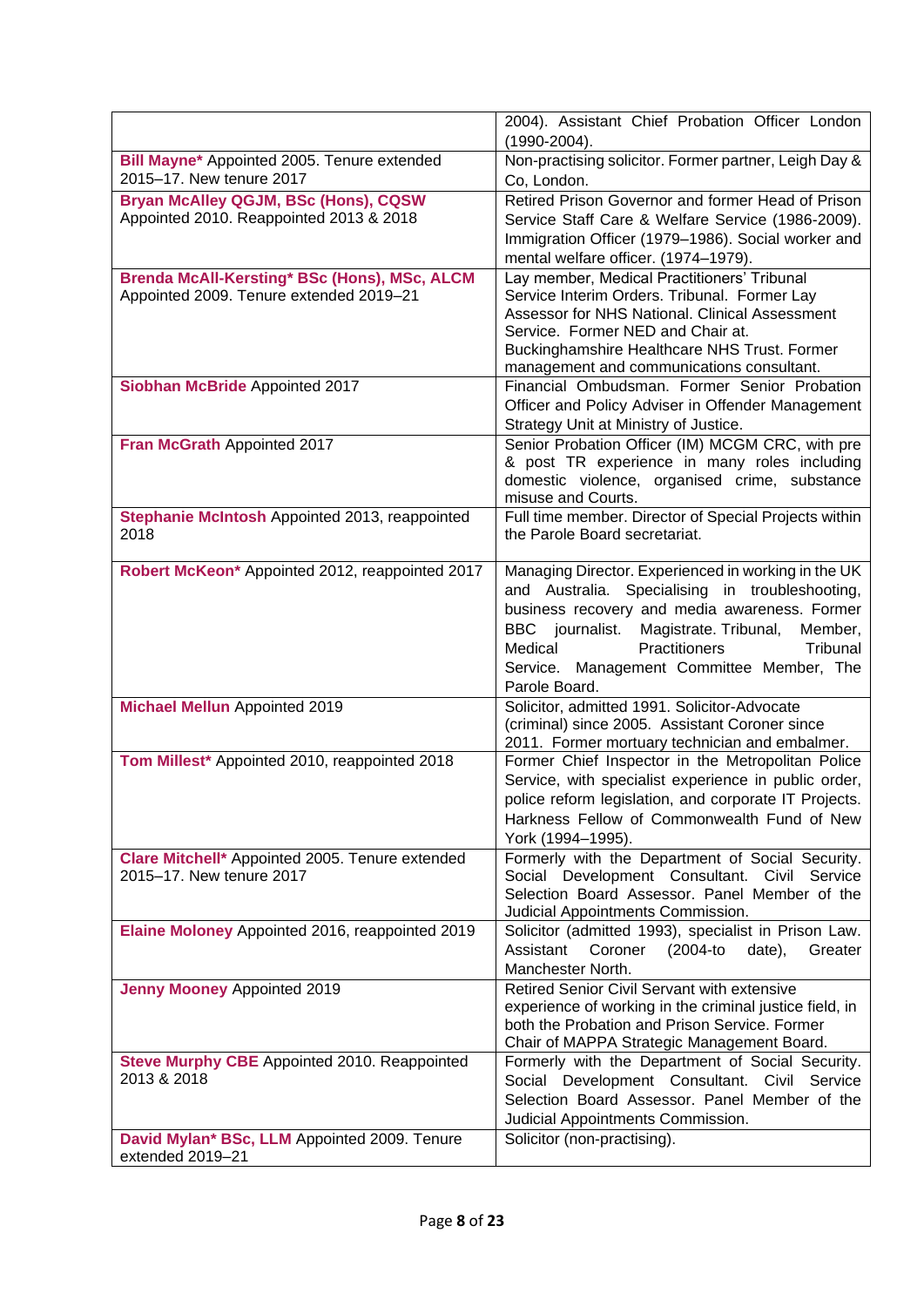| Celeste Myrie* Appointed 2009. Tenure extended<br>2019-21  | Probation, Health & Care Professions Council lay<br>panel member.                                                                                                                                                                                                                                                                                                                                                                                                               |
|------------------------------------------------------------|---------------------------------------------------------------------------------------------------------------------------------------------------------------------------------------------------------------------------------------------------------------------------------------------------------------------------------------------------------------------------------------------------------------------------------------------------------------------------------|
| Kate Nickels Appointed 2018                                | Probation Officer for 20 years with experience of a<br>range of specialisms including substance misuse,<br>prolific offending, delivery and management of<br>accredited programmes, and working with high risk<br>sexual and violent offenders in custody and the<br>community. She was seconded to NOMS for two<br>as a Secretary of State's<br>working<br>years<br>Representative and latterly has been a Senior<br>Probation Officer managing trainee Probation<br>Officers. |
| Lynn O'Malley Appointed 2017                               | Solicitor, Tribunal Judge and Chair of General Dental<br>Council Fitness to Practice Panel.                                                                                                                                                                                                                                                                                                                                                                                     |
| <b>Vicky Pails Appointed 2019</b>                          | Former Prison Governor with experience of<br>managing offenders in a range of security settings.<br>Experience of operating in the Immigration sector                                                                                                                                                                                                                                                                                                                           |
| <b>Shubhada Patil Appointed 2019</b>                       |                                                                                                                                                                                                                                                                                                                                                                                                                                                                                 |
| Douglas Paxton* BA QPM Appointed 2016,<br>reappointed 2019 | Served as a Police Officer in Suffolk, West Midlands<br>and Staffordshire Police; retired in November 2015<br>as Chief Constable of Suffolk. Member of the Lord<br>Chancellor's Advisory Committee (Suffolk) and an<br>assessor for the Judicial Appointments Commission.                                                                                                                                                                                                       |
| Alison Pearson Appointed 2016, reappointed 2019            | Operations Director at Royal Mail (2009-2014).<br>Member IMB HMP YOI Wetherby (2015-2017). Vice<br>Chair and Senior Independent Director Rotherham,<br>Doncaster and South Humber NHS Foundation<br>Trust (2014-to date). Chair Mental Health Act<br>Hospital Manager Reviews (2015 to date). Vice<br>Chair Two Ridings Community Foundation (2015 to<br>date).                                                                                                                 |
| Steve Pepper* MA, BA (Hons) Appointed 2010                 | Former Police Superintendent in both West Midlands<br>Police and West Mercia Police specialising in major<br>and serious organised crime investigations, the<br>management of critical incidents, and serious<br>complaint investigations with particular expertise in<br>handling fixated obsessive and querulous<br>complaints.                                                                                                                                               |
| <b>Rachel Pickering Appointed 2019</b>                     | A range of experience with Local Authorities<br>including: Lead for Community Safety and Domestic<br>Abuse Partnerships; Commissioning Children's<br>Services; Social Work Teaching Partnership Project<br>Manager.                                                                                                                                                                                                                                                             |
| Jenny Portway* Appointed 2010, tenure extended<br>2020     | Previously Senior Prosecutor with CPS and Senior<br>Policy Advisor in relation to victim and witness care.<br>Currently Commissioner with the Criminal Cases<br>Review Commission; Lay Associate Member,<br><b>Fitness to Practise Tribunal, Medical Practitioners</b><br>Tribunal Service; Specialist Member, Criminal<br>Injuries Compensation Appeals Tribunal and Lay<br>Member, Police Misconduct Panels.                                                                  |
| Bernard Postles* QPM, BSc (Hons) Appointed<br>2010         | Retired Detective Chief Superintendent with Greater<br>Manchester Police, where he was a senior<br>Investigating officer experienced in major crime<br>investigations including murder enquiries. Former<br>Independent Case File Assessor for the MoD,<br>reviewing the quality of crime investigations by the<br>military police.                                                                                                                                             |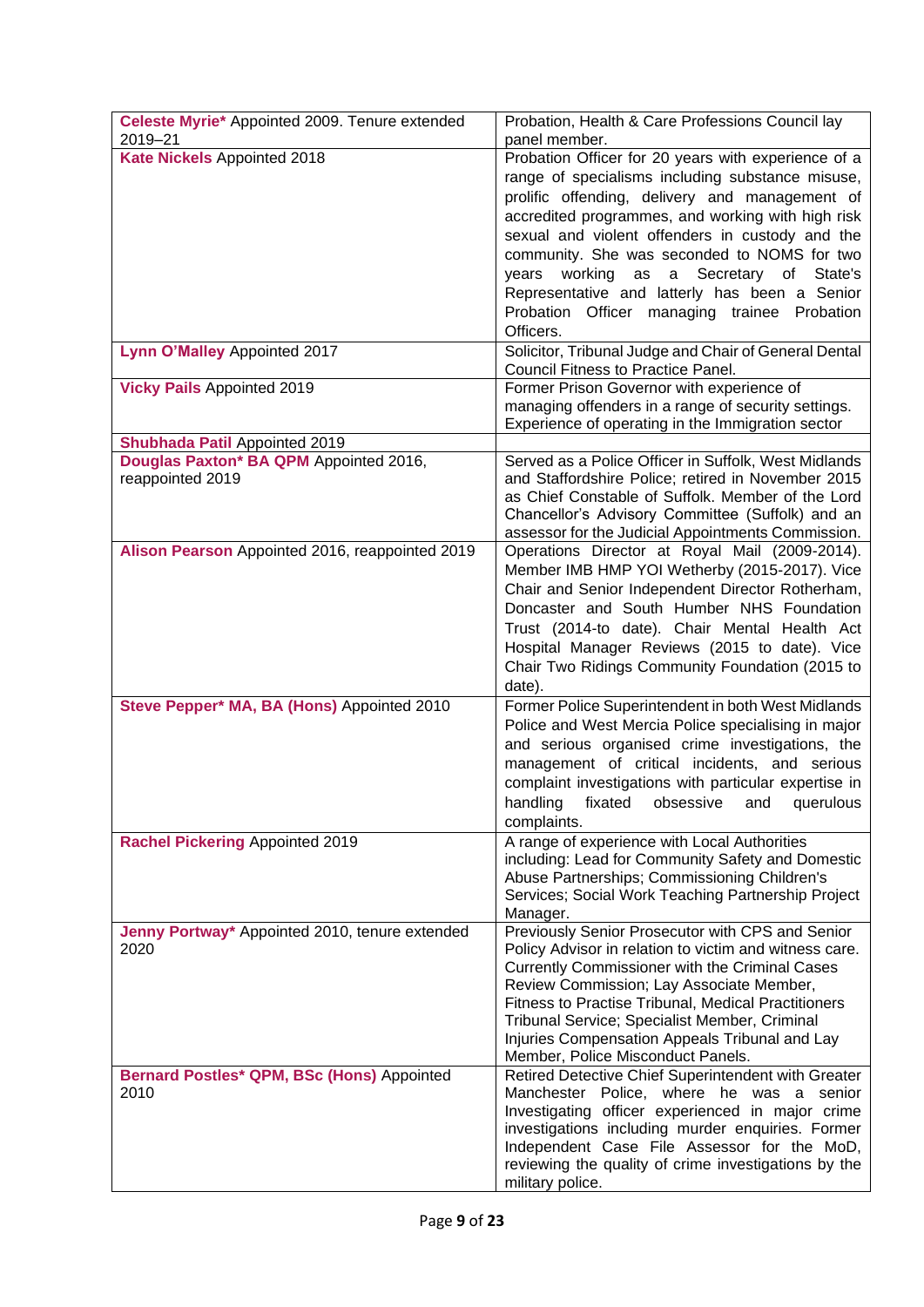| <b>Helen Potts BA Hons (Durham)/LLM (Cardiff)</b>                      | A solicitor by background, Helen headed the Law                                                              |
|------------------------------------------------------------------------|--------------------------------------------------------------------------------------------------------------|
| Appointed 2017                                                         | Society's work in the Far East for 6 years before                                                            |
|                                                                        | developing a portfolio of quasi-judicial roles with                                                          |
| Sue Power* MSt (Cantab) - Probation Appointed                          | healthcare regulatory and other organisations.<br>Thirty-five years' operational experience in the           |
| 2010                                                                   | probation service as a probation officer and senior                                                          |
|                                                                        | probation officer, including secondment to NOMS to                                                           |
|                                                                        | work on national probation change programmes.<br>Recently undertaken research into Parole Board              |
|                                                                        | decision making.                                                                                             |
| <b>Wendy Poynton BA (Hons), MA, CQSW, MSc</b>                          | Former career as a Probation Officer/Senior                                                                  |
| Appointed 2016, reappointed 2019                                       | Probation Officer. Head of Youth Offending Service,<br>Assistant Director (Children's and Adults' Social     |
|                                                                        | Care), Vice-Chair Safeguarding Children's Board                                                              |
|                                                                        | and Safeguarding Adults' Board.                                                                              |
| Margaret Prythergch BA (Hons), M.Phil Appointed                        | Former Civil Servant at Cabinet Office & Department                                                          |
| 2016, reappointed 2019                                                 | for Culture, Media, and Sport. Assessor, Trainer, and<br>Quality Assurance Coordinator for the Civil Service |
|                                                                        | Fast Stream Programme & assessor for the                                                                     |
|                                                                        | Financial Conduct Authority. Panel Member of the                                                             |
|                                                                        | Judicial Appointments Commission. Member of the                                                              |
|                                                                        | West London Advisory Committee on Justices of the                                                            |
| <b>Sukbinder Rai Appointed 2019</b>                                    | Peace.<br>Probation Officer managing high risk violent and                                                   |
|                                                                        | sexual offenders including lifer and IPP cases. 14                                                           |
|                                                                        | years' experience of working with the Probation                                                              |
|                                                                        | Service both in prisons and the community.                                                                   |
|                                                                        | Qualifications include BA Honours degrees in<br>Criminology and Sociology and Community                      |
|                                                                        | Justice.                                                                                                     |
| Elizabeth Rantzen* Appointed 2016, reappointed                         | Prison Reform Trust.<br>Trustee,<br>Non-Executive                                                            |
| 2019                                                                   | Director, West London Mental Health Trust and Moat<br>Housing. Former Director J Paul Getty Junior           |
|                                                                        | Charitable Trust (2007-2015) and 2 Temple                                                                    |
|                                                                        | Gardens (Barristers Chambers, 1999-2004) and                                                                 |
|                                                                        | former lay member Employment Tribunal (2005-                                                                 |
|                                                                        | 2016).                                                                                                       |
| Colin Reeve, JP Appointed 2010. Reappointed 2013<br>& 2018             | Formerly a Civil Servant for more than 20 years.<br>Served as a Magistrate for more than 25 years.           |
| Jennifer Rogers Appointed 2010. Reappointed 2013                       | Specialist member on Mental Health Tribunal (1994-                                                           |
| & 2018                                                                 | to date). Member of Police Complaints Authority                                                              |
|                                                                        | (2001- 2003). Mental Health Act Commissioner                                                                 |
|                                                                        | (1992-2001). Chair of Health and Care Professions<br>Council Fitness to Practise Panels (2012-to date).      |
| Rachel Robertson Appointed 2019                                        | Practising solicitor with over 12 years' experience in                                                       |
|                                                                        | regulatory, criminal and administrative and public                                                           |
|                                                                        | law.                                                                                                         |
| Sally Rowen LLB (Hons), MSc Appointed 2010.<br>Reappointed 2013 & 2018 | Attorney at law, specialising in death penalty<br>defence. Case Review Manager at the Criminal               |
|                                                                        | Cases Review Commission (2004-2009), and                                                                     |
|                                                                        | previously Legal Director at Reprieve, a human                                                               |
|                                                                        | rights charity.                                                                                              |
| Jayne Salt Appointed 2017                                              | Solicitor, previously worked in private practice and                                                         |
|                                                                        | for the Crown Prosecution Service, West Midlands.<br>Legal chair, legal assessor and panel member on         |
|                                                                        | professional regulatory and disciplinary bodies;                                                             |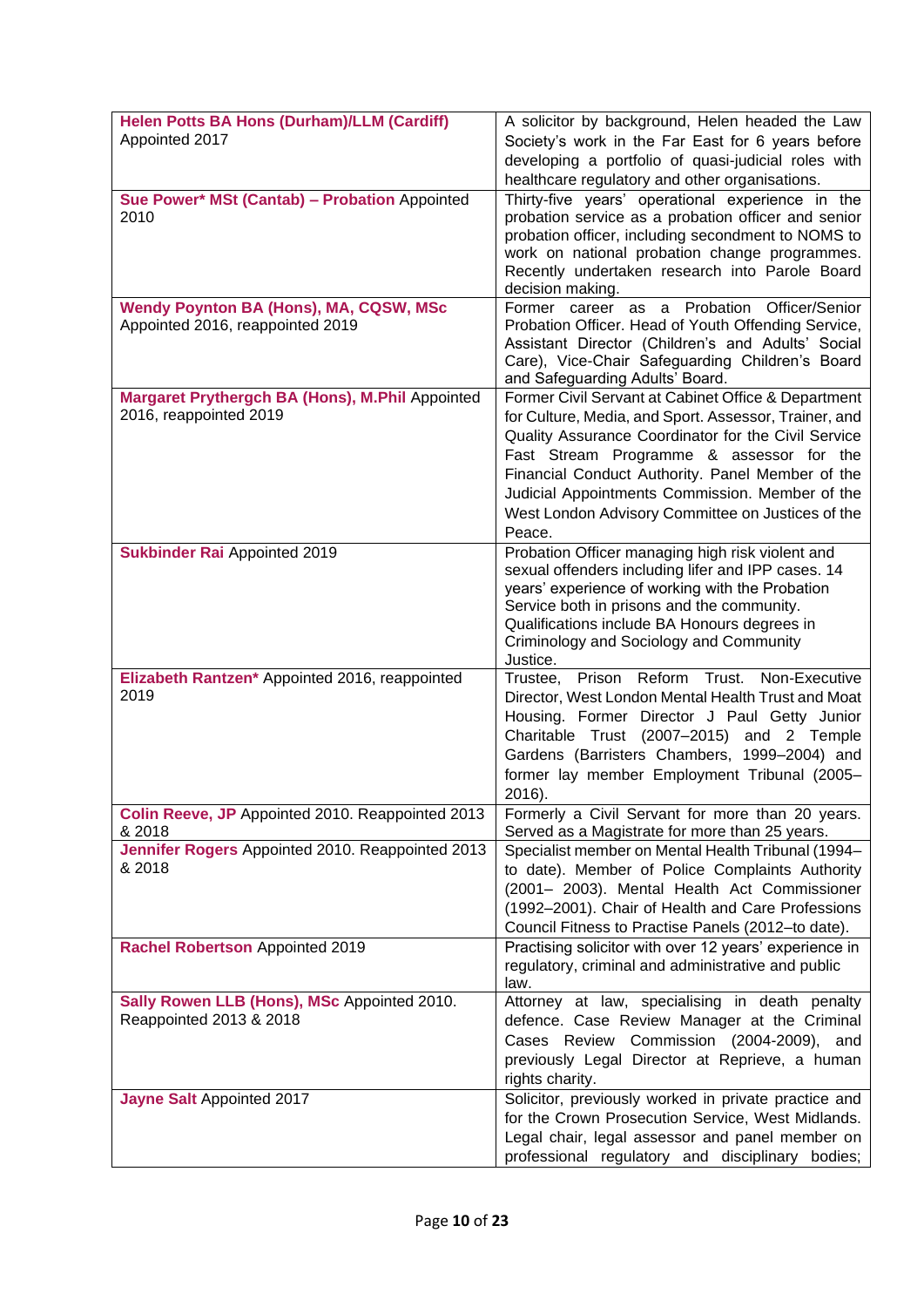|                                                                                             | Deputy Traffic Commissioner for the North West;                                                                                                                                                                                                                                                                                   |
|---------------------------------------------------------------------------------------------|-----------------------------------------------------------------------------------------------------------------------------------------------------------------------------------------------------------------------------------------------------------------------------------------------------------------------------------|
|                                                                                             | General Pharmaceutical Council member.                                                                                                                                                                                                                                                                                            |
| Karol Sanderson Appointed 2016, reappointed 2019                                            | Previously Director of Enforcement in Insolvency<br>Service (Department of Business), specialising in<br>investigation of company failure; Former Member of<br>Greater Manchester Police Authority (2011-2012);<br>Currently Member of Judicial Conduct Panel and<br>Vice Chair of Lancashire Police Audit & Ethics<br>Committee. |
| Lisa Sanderson Appointed 2016, reappointed 2019                                             | (non-practising).<br><b>Barrister</b><br>Practised<br>as<br>a<br>Commercial Barrister. Also worked in corporate<br>finance.                                                                                                                                                                                                       |
| Victoria Scott Appointed 2016, reappointed 2019                                             | Family Bench Magistrate and Family Mediator.<br>Previously worked in the UK Parliament for UNICEF,<br>RADAR, and the All Party Disablement Group.                                                                                                                                                                                 |
| Alice Sims MA (Cantab) Appointed 2017                                                       | Barrister specialising in construction law. Tribunal<br>Judge in the Social Entitlement Chamber and<br>Deputy Judge of the Upper Administrative Appeals<br>Tribunal and Tribunal Judge in the Mental Health<br>Review Tribunal. Legally Qualified Chair of Police<br>Misconduct Hearings.                                         |
| Rebecca Sims Appointed 2017                                                                 | Former Probation Officer. Experience of working<br>with violent and sexual offenders within community<br>and custodial settings. Seconded for 7 years to a<br>specialist Therapeutic Community.                                                                                                                                   |
| Robert Smith* Appointed 2017                                                                | Barrister and former solicitor.<br>Current practice<br>involves heavyweight criminal cases including<br>homicide, serious sexual offences, serious violence<br>and large-scale drugs offences. CPS advocate<br>panel member.                                                                                                      |
| Sue Smith* Appointed 2005. Tenure extended<br>2015-17. New tenure 2017                      | Former journalist and communications director.<br>Independent complaints investigator, Social Care.                                                                                                                                                                                                                               |
| Aikta-Reena Solanki* Appointed 2012, reappointed<br>December 2017                           | Formerly Civil Servant. An experienced Research<br>Manager with expertise in Crime and Justice; local<br>government; public services and value for money<br>evaluation. Worked in the public, academic and not-<br>for-profit sectors. Research has contributed to<br>improvements in policy and practice.                        |
| Nigel Stone Appointed 2010. Reappointed 2013 &<br>2018                                      | Former University Teacher in Criminology and<br>Criminal Justice. A former probation officer. Has<br>been involved with parole work since 1997.                                                                                                                                                                                   |
| Jennie Sugden* Appointed 2010. Reappointed 2013<br>& 2018                                   | Background in police criminal intelligence analysis<br>and the investigation of the police following serious<br>incidents and complaints for the Independent Police<br>Complaints Commission.                                                                                                                                     |
| <b>Kay Taylor Appointed 2017</b>                                                            | Called as a barrister in 1998, initially developed a<br>criminal practice before joining the Government<br>Legal Service in 2004, where she is now employed<br>as a Deputy Legal Director.                                                                                                                                        |
| Kay Terry* BSc MSc Previous appointment 2002-<br>09. New appointment 2010, reappointed 2013 | Former Social Policy Researcher and Academic<br>Author, University of Bath. Former Victim Support<br>and Witness Service Consultant. Former Board<br>Member, Wiltshire Probation Service.                                                                                                                                         |
| Ilana Tessler* Appointed 2005. Tenure extended<br>2015-17. New tenure 2017                  | Chair of Practise Committees, Nursing and<br>Midwifery Council. Chair of Fitness to Practise                                                                                                                                                                                                                                      |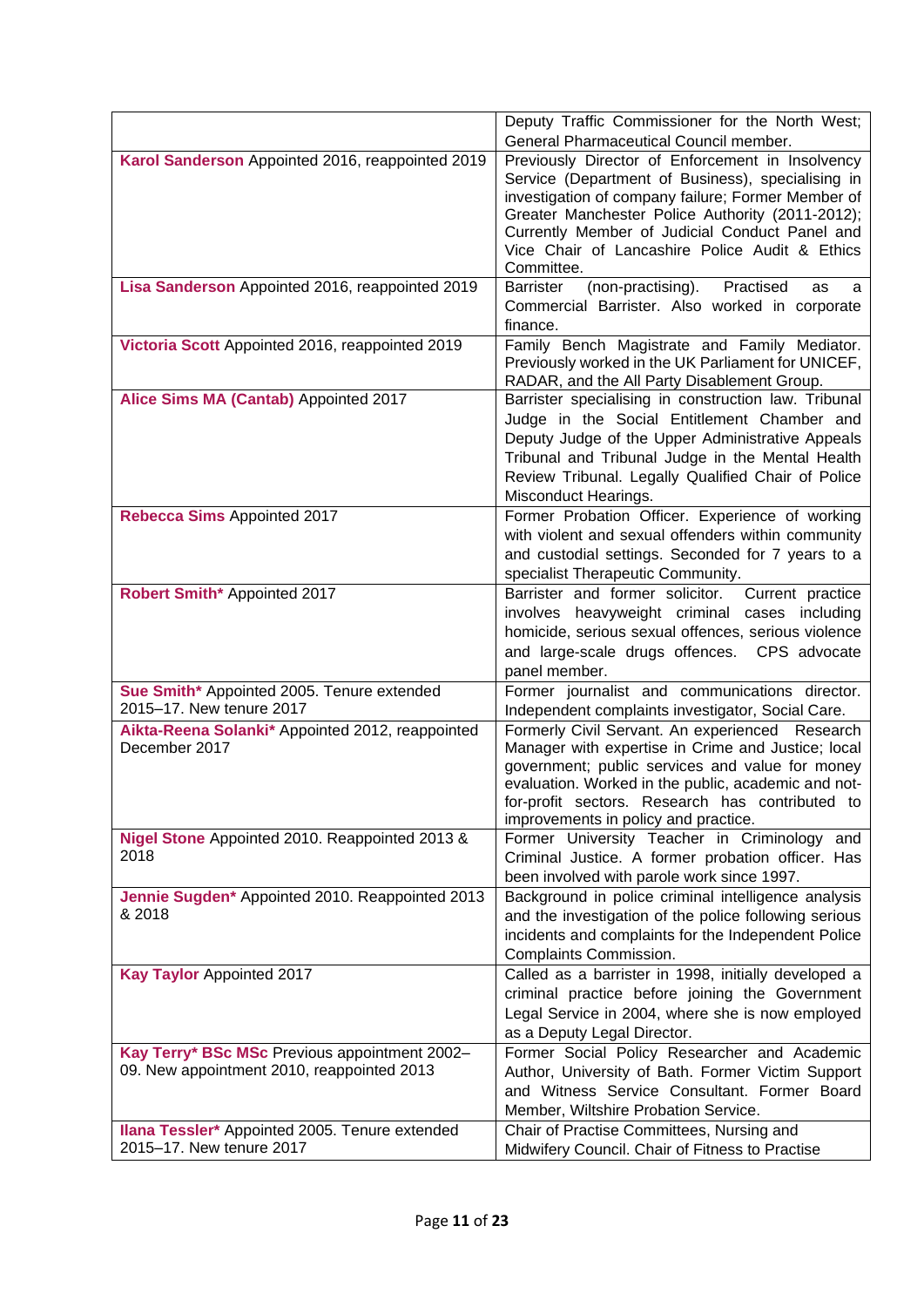|                                                                                                | Panels, General Dental Council. Chair of<br>Disciplinary and Regulatory Committees, ACCA.                                                                                                                                                                                                                           |
|------------------------------------------------------------------------------------------------|---------------------------------------------------------------------------------------------------------------------------------------------------------------------------------------------------------------------------------------------------------------------------------------------------------------------|
| <b>Julia Thackray Appointed 2017</b>                                                           | Family mediator. Family law solicitor (non-practising)<br>specialising in financial settlements on divorce and<br>children work. Trainer in continuing professional<br>development for lawyers and legal author.                                                                                                    |
| Jo Thompson* Appointed 2010                                                                    | Seconded as Senior Probation Manager to the<br>Public Protection Unit at the National Probation<br>Directorate in 2003 (later NOMS) and to the Parole<br>Board Secretariat (2008-2010).                                                                                                                             |
| Rose Thompson MA, LLM, LPC, RGN Appointed<br>2010, reappointed 2018                            | Former Lawyer for the Crown Prosecution Service<br>leading on Hate Crime, Elder Abuse and Mental<br>Health across the CPS in the West Midlands. Lead<br>tutor on Mental Health Law and Learning Disability<br>for the CPS.                                                                                          |
| Jane Thomson* MAEd, BEd (Hons), ChMCIPD<br>Appointed 2012, reappointed 2017                    | Officer and<br>Former Army<br>independent<br>lay<br>Chairperson for the GSCC. Vice Chairperson for the<br>Hampshire Police Authority and Test Valley Borough<br>Council<br>standards<br>committees.<br>Currently<br>Company Director and independent lay panel<br>member of the NMC Fitness to Practise Committees. |
| <b>Carol Trimmer Appointed 2017</b>                                                            | Former solicitor (1979 - 1993), Barrister (1993 -<br>specialising in child<br>protection work.<br>2018)<br>Independent training provider for Health and<br>Children's Services.                                                                                                                                     |
| Aruna Walsh* BA (Hons) and Diploma in<br>Marketing Appointed 2009. Tenure extended 2019-<br>21 | Formerly a Senior Manager within Marketing,<br>Operations and Sales for Littlewoods Shop Direct<br>Group and a Non-Executive Board Director and<br>Trustee for a community-based charity specialising<br>in employment, advice, youth, mediation and mental<br>health issues.                                       |
| <b>Vinnett Walsh Appointed 2019</b>                                                            | Former Probation Officer and Youth Justice<br>Manager. Her Majesty's Inspector, providing<br>independent scrutiny of the conditions for and<br>treatment of prisoners and other detainees.<br>Parliamentary and Health Service complaints<br>manager.                                                               |
| Bill Warren MBE Appointed 2016, reappointed 2019<br>(sadly passed away 2020)                   | Former Army Officer, retiring as a Brigadier, having<br>commanded the Military Police Brigade. In addition<br>to his membership of the Board, he chairs Salisbury<br>Cathedral's Independent Safeguarding Advisory<br>Group.                                                                                        |
| David Watson* Appointed 2012, reappointed 2017                                                 | A former Prison Governor, on leaving HM Prison<br>Service, David worked in the private sector in the<br>fields of criminal and social justice. More recently, he<br>has worked for a crime reduction charity in the fields<br>of offender management and substance misuse.                                          |
| Sarah Wells Appointed 2016, reappointed 2019                                                   | Solicitor (non-practising), practised as a Civil and<br>Commercial Solicitor before joining the Civil Service<br>in 1997 (HM Revenue and Customs, Treasury and<br>Cabinet Office). Joint Chair of Governors of inner<br>London secondary school.                                                                    |
| Jeremy Weston QC Appointed 2016, reappointed<br>2019                                           | Barrister (Queen's Counsel) practising in Family<br>Law. Head of Chambers, St. Ives Chambers,<br>Birmingham<br>(2015-to date). Queens Counsel                                                                                                                                                                       |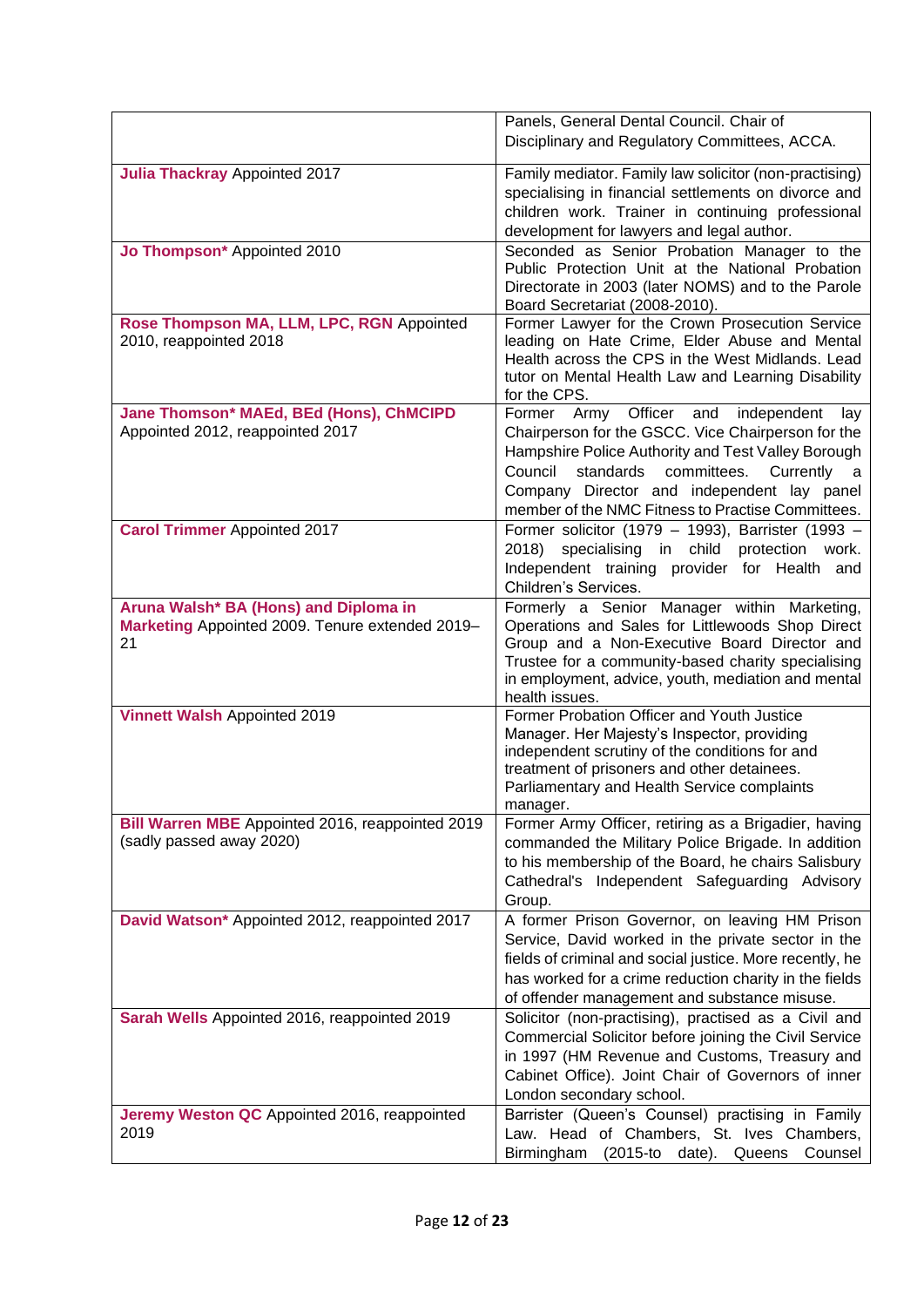| Adjudication Service) Disciplinary Pool.<br>Formerly Chief Probation Officer, Bucks<br>Alan Whiffin*Appointed 2010, reappointed 2018<br>and<br>Oxfordshire.<br>Former Probation Officer in the West Midlands.<br>Bernadette Wilkinson*Appointed 2012, reappointed<br>2017<br>Independent trainer and consultant in Criminal<br>Justice. |
|-----------------------------------------------------------------------------------------------------------------------------------------------------------------------------------------------------------------------------------------------------------------------------------------------------------------------------------------|
|                                                                                                                                                                                                                                                                                                                                         |
|                                                                                                                                                                                                                                                                                                                                         |
|                                                                                                                                                                                                                                                                                                                                         |
|                                                                                                                                                                                                                                                                                                                                         |
| Cassie Williams*Appointed 2016, reappointed 2019<br>Barrister, called to the Bar in 2002. Particular                                                                                                                                                                                                                                    |
| specialism in Fire Safety Law.<br>Member of                                                                                                                                                                                                                                                                                             |
| Examinations team for the Bar Standards Board with                                                                                                                                                                                                                                                                                      |
| roles as an external examiner and Civil Litigation                                                                                                                                                                                                                                                                                      |
| paper scrutiniser. Appointed by the Secretary of<br>State for Education to Chair employer panel for Legal                                                                                                                                                                                                                               |
| T level Qualification.                                                                                                                                                                                                                                                                                                                  |
| <b>Sheila Wright Appointed 2019</b><br>Previously Deputy Chief Executive of Nottingham<br>Probation Trust and Vice Chair of a                                                                                                                                                                                                           |
| Nottinghamshire Healthcare NHS Foundation                                                                                                                                                                                                                                                                                               |
| Trust. Current Chair of Age UK Nottingham and                                                                                                                                                                                                                                                                                           |
| Nottinghamshire and Non-Executive Director of                                                                                                                                                                                                                                                                                           |
| Sheffield Teaching Hospital NHS Foundation Trust.                                                                                                                                                                                                                                                                                       |
| Volunteer with community based charities in                                                                                                                                                                                                                                                                                             |
| Sheffield and Nottingham. Mentor to individuals                                                                                                                                                                                                                                                                                         |
| seeking to progress in the workplace.<br><b>Judicial Members</b>                                                                                                                                                                                                                                                                        |
| His Honour Anthony Ansell, Retired Judge*<br>Retired Circuit Judge (1995-2016). Deputy High                                                                                                                                                                                                                                             |
| Court Judge (Family Division) (2009-2016). Appeal<br>Appointed 2016, reappointed 2019                                                                                                                                                                                                                                                   |
| Tribunal (2002-2008) Member of the Sentencing                                                                                                                                                                                                                                                                                           |
| Advisory Committee (2005-2010)                                                                                                                                                                                                                                                                                                          |
| His Honour Graham Arran, Retired Judge<br>Deputy Circuit Judge. Retired Circuit Judge, 2007 to<br>Appointed 2018<br>2017. Resident Judge, Harrow Crown Court 2013 to                                                                                                                                                                    |
| 2017. Chairman of the Lord Chancellor's Advisory                                                                                                                                                                                                                                                                                        |
| Committee on Justices of the Peace for the London                                                                                                                                                                                                                                                                                       |
| West Area, 2011 to 2017. Called to the Bar 1969.                                                                                                                                                                                                                                                                                        |
| Her Honour Pamela Badley, Retired Judge*<br>Retired Circuit Judge (2001-2016) with extensive                                                                                                                                                                                                                                            |
| Appointed 2016, reappointed 2019<br>experience of criminal cases, ticketed for murder and                                                                                                                                                                                                                                               |
| serious sexual offences.                                                                                                                                                                                                                                                                                                                |
| His Honour Judge Anthony Bate (Serving Judge)*<br>In practice at Criminal Bar (1988-2007). Circuit                                                                                                                                                                                                                                      |
| Appointed 2010, reappointed 2018<br>Judge since 2007; ticketed to try murder and serious                                                                                                                                                                                                                                                |
| sexual offences. Based at Norwich Crown Court<br>since November 2013. Member of the Parole Board                                                                                                                                                                                                                                        |
| Review Committee since 2016.                                                                                                                                                                                                                                                                                                            |
| Her Honour Judge Bernadette Baxter. (Serving<br>Circuit Judge at Manchester Crown Court                                                                                                                                                                                                                                                 |
| Judge) Appointed 2019                                                                                                                                                                                                                                                                                                                   |
| <b>Her Honour Judge Rebecca Crane (Serving</b><br>Circuit Judge (Appointed March 2019), District                                                                                                                                                                                                                                        |
| Judge) Appointed 2019<br>Judge (Magistrates' Court) (2011-2019), Barrister<br>$(1998 - 2011)$                                                                                                                                                                                                                                           |
| <b>His Honour Judge Martin Beddoe (Serving</b><br>Circuit Judge sitting in crime (2007-to date); Tutor                                                                                                                                                                                                                                  |
| Judge)* Appointed 2010, reappointed 2013 & 2018<br>Judge, Judicial College (2007-to date); Standing                                                                                                                                                                                                                                     |
| Counsel to HMRC (2005-2007); Crown Court                                                                                                                                                                                                                                                                                                |
| Recorder (2002-2007).                                                                                                                                                                                                                                                                                                                   |
| Sir David Calvert-Smith, Retired Judge Appointed<br>Previous Parole Board appointments: 2012-2016<br>2017. (Previous Parole Board appointments: 2012-<br>Chairman. Barrister 1969. Crown Court Recorder                                                                                                                                 |
| 2016 Chairman)<br>1985-2005. QC 1997. DPP 1998-2003. High Court                                                                                                                                                                                                                                                                         |
| Judge 2005-2012.                                                                                                                                                                                                                                                                                                                        |
| <b>His Honour Roger Chapple, Retired Judge</b><br>Retired Senior Circuit Judge. Assistant Judge                                                                                                                                                                                                                                         |
| Appointed 2016, tenure ended 2019<br>Advocate General 1995-2004, when appointed to                                                                                                                                                                                                                                                      |
| the circuit bench. Resident Judge, Middlesex<br>Guildhall Crown Court (2005-2007). Resident Judge,                                                                                                                                                                                                                                      |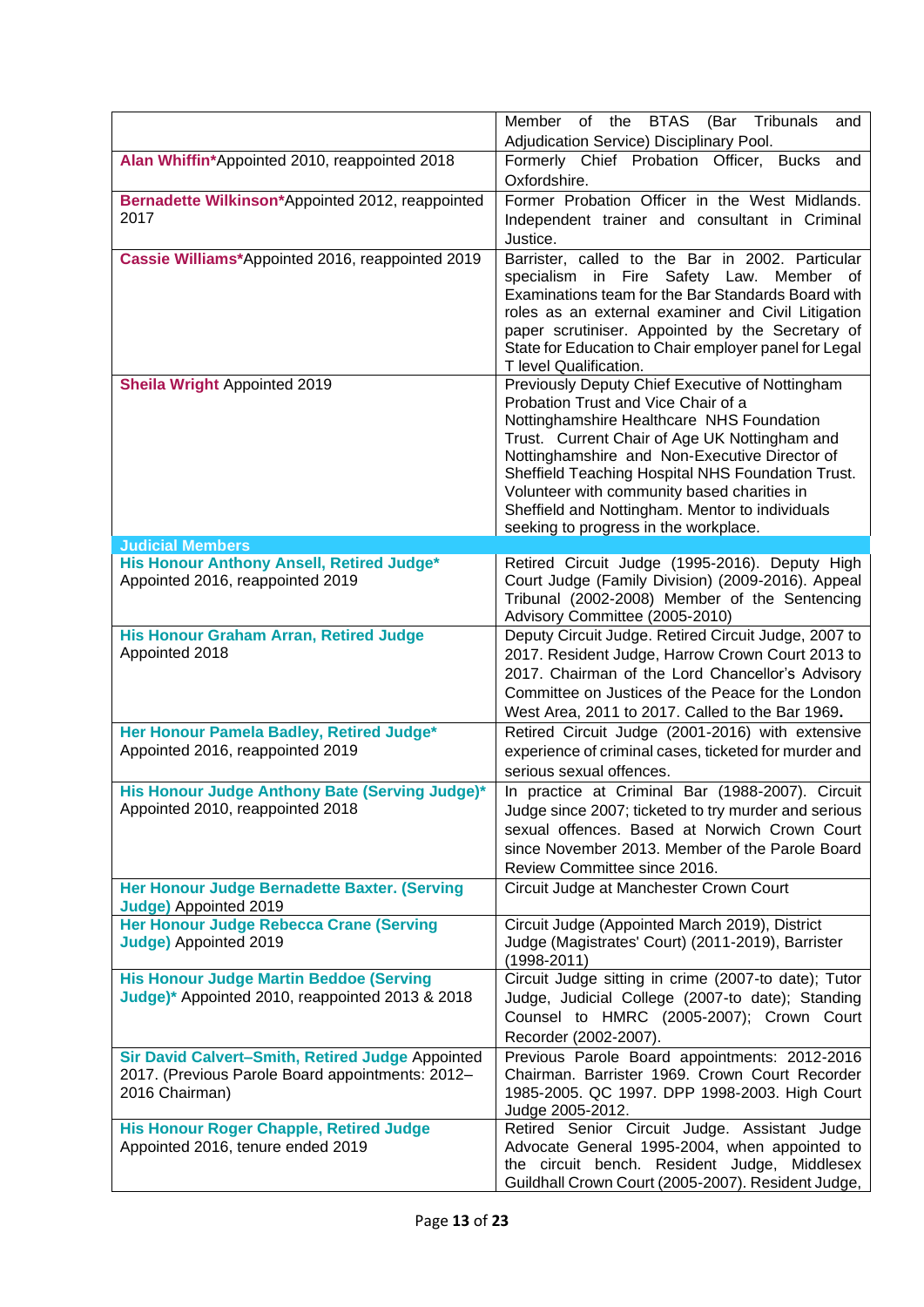|                                                                                    | Inner London Crown Court and a Senior Judge of the<br>Sovereign Base Areas Court (2007-2016). |
|------------------------------------------------------------------------------------|-----------------------------------------------------------------------------------------------|
| His Honour Nick Coleman, Retired Judge*                                            | Retired Circuit Judge. Appointed as a Circuit Judge:                                          |
| Appointed 2004-14. New tenure 2017                                                 | November 1998 - Retired September 2015.                                                       |
|                                                                                    | Resident Judge: Peterborough Combined Court:                                                  |
|                                                                                    | 2000 - 2009. Judicial Member: Restricted Patients                                             |
|                                                                                    | Panel - Mental Health Tribunal.                                                               |
|                                                                                    |                                                                                               |
| <b>His Honour Graham Cottle, Retired Judge</b>                                     |                                                                                               |
| Appointed 2010. Sadly passed away                                                  |                                                                                               |
| <b>His Honour Stephen Dawson, Retired Judge</b>                                    | Formerly a Solicitor. Sat as a Stipendiary Magistrate                                         |
| Appointed 2016, reappointed 2019                                                   | in London (1999-2010). Appointed Circuit Judge                                                |
|                                                                                    | 2010. Sitting at Snaresbrook Crown Court in London.                                           |
| His Honour John Dowse, Retired Judge Appointed                                     | Barrister 1973-2001 at 9 St John Street, Manchester.                                          |
| 2016, reappointed 2019                                                             | Assistant Recorder 1990. Recorder 1994. Circuit                                               |
|                                                                                    | Judge 2001-2016 Hull Combined Court Centre.                                                   |
|                                                                                    | Designated Family Judge for Humberside 2007-                                                  |
|                                                                                    | 2016. Deputy Circuit Judge 2016 to present with                                               |
|                                                                                    | Family and Serious Sex tickets.                                                               |
| Her Honour Judge Ruth Downing (Serving Judge)                                      |                                                                                               |
| Appointed 2019                                                                     |                                                                                               |
| His Honour John Evans, Retired Judge Appointed                                     |                                                                                               |
| 2016. Tenure ended 2019                                                            |                                                                                               |
| Mr Justice Roderick Evans, Retired Judge*                                          | Barrister 1970-1992, Circuit Judge (1993-2001),                                               |
| Appointed 2012, reappointed 2018                                                   | High Court Judge (2001-2013).                                                                 |
| <b>His Honour Judge David Farrell QC (Serving</b>                                  | Barrister 1978- 2000, QC 2000. Assistant Recorder                                             |
| Judge) Appointed 2019                                                              | 1996, Recorder 2000. Circuit Judge in 2011 and                                                |
|                                                                                    | appointed Resident Judge of Cambridgeshire and                                                |
|                                                                                    | Honorary Recorder of Cambridge and                                                            |
|                                                                                    | Peterborough in 2015. Authorised to try murder                                                |
|                                                                                    | and serious sexual offences. Judicial College Tutor                                           |
|                                                                                    | Judge 2013.                                                                                   |
| <b>Her Honour Judge Vanessa Francis (Serving</b>                                   | Circuit Judge 2019 - present                                                                  |
| Judge) Appointed 2019                                                              | Solicitor specialising in criminal law (police station                                        |
|                                                                                    | and higher rights accredited) 1993-2018                                                       |
|                                                                                    | Barrister specialising in criminal law 2018-2019                                              |
| His Honour Alan Goldsack QC, DL, Retired Judge                                     |                                                                                               |
| Appointed 2009. Tenure ended 2019                                                  |                                                                                               |
| His Honour Peter Grobel, Retired Judge Appointed                                   | Retired Circuit Judge, Inner London Crown Court                                               |
| 2016, reappointed 2019                                                             | (2001-2014). Practising Barrister at Common Law                                               |
|                                                                                    | Bar for 30 years. Retired part-time Chairman Special                                          |
|                                                                                    | Educational Needs Tribunal. Retired legal advisor                                             |
|                                                                                    | Toynbee Hall Legal Advice Centre.                                                             |
| His Honour John Hand, Retired Judge Appointed                                      | Retired Circuit Judge who sat at Snaresbrook Crown                                            |
| 2018                                                                               | Court, the County Court at Central London and the                                             |
|                                                                                    | EAT. Since retirement he has sat part time as a                                               |
|                                                                                    |                                                                                               |
|                                                                                    | Deputy Circuit Judge.                                                                         |
| His Honour John Harrow, Retired Judge*                                             | Solicitor (1969-1996). Tribunal Judge (1996-2003).                                            |
| Appointed 2016, reappointed 2019<br><b>His Honour Simon Hammond, Retired Judge</b> | Circuit Judge (2003-2016).                                                                    |
| Appointed 2016, tenure ended 2019                                                  |                                                                                               |
| His Honour Peter Jones, Retired Judge Appointed                                    | Admitted as a Solicitor 1977. Member, Legal Aid                                               |
| 2018                                                                               | Board 1992-1995. Stipendiary Magistrate (later                                                |
|                                                                                    | District Judge (MC)) 1995-2001. Circuit Judge at                                              |
|                                                                                    | Sheffield 2001-2017. Member, Sentencing Advisory                                              |
|                                                                                    | Panel 1999-2005. Course Director for Judicial                                                 |
|                                                                                    | Family Law Training 2004-2011.                                                                |
| <b>His Honour Judge Andrew Jefferies QC (Serving</b>                               | Preston/Burnley/Barrow/Lancaster Crown Court.                                                 |
| Judge) Appointed 2019                                                              | Diversity and Community Relations Judge                                                       |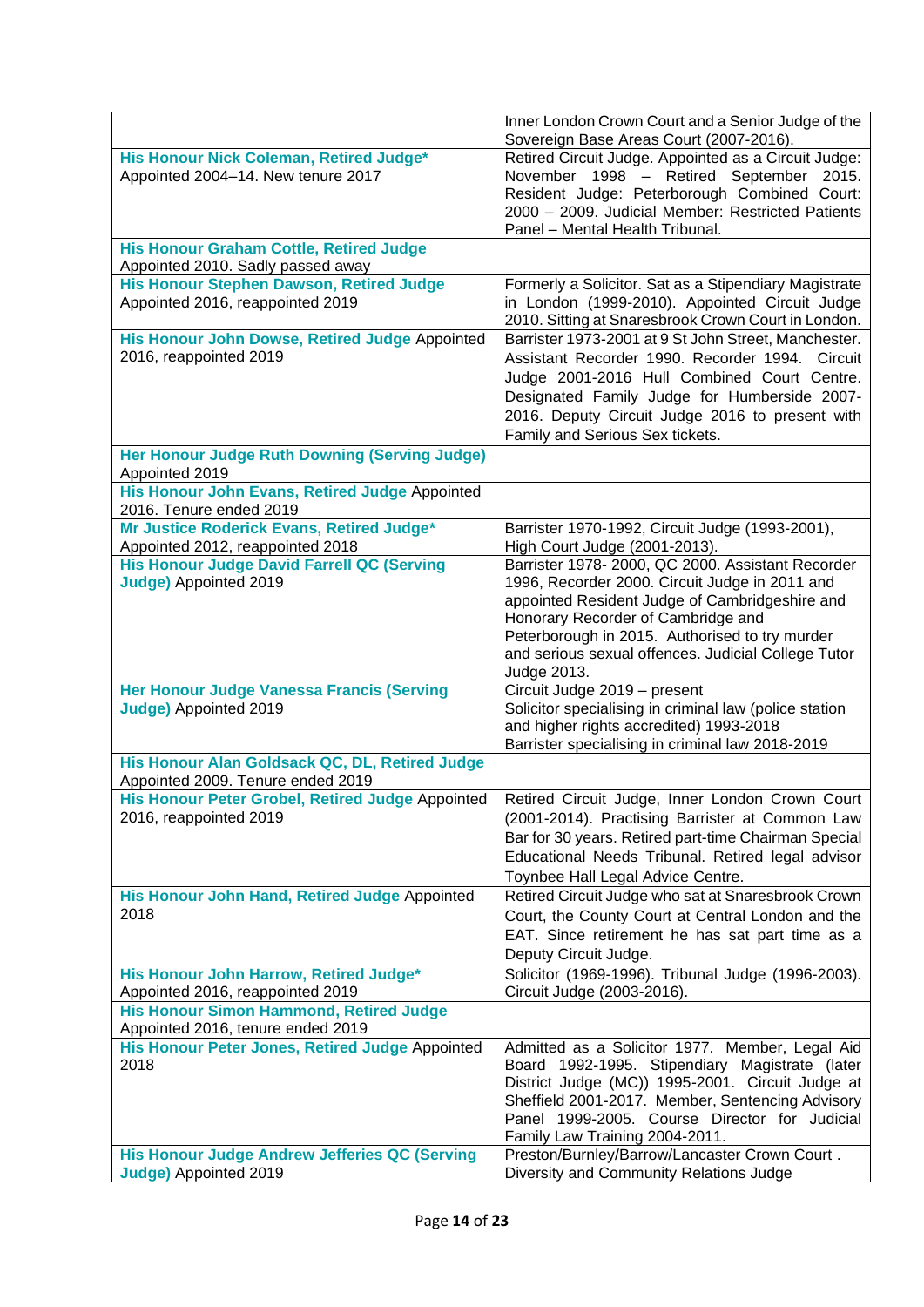| His Honour Geoffrey Kamil* CBE, Retired Judge<br>Appointed 2010. Reappointed 2013 & 2018                             | Retired Circuit Judge; formerly a Lead Diversity &<br>Community Liaison Judge. Member, Parole Board<br>Performance<br>and<br>Development<br>Committee.<br>Member, Leeds University Centre for Criminal<br>Justice Studies. Former member of the Judicial<br><b>Studies Board Equal Treatment Advisory Committee</b><br>& Family committee. Former Member of the Law<br>Society Equality & Diversity Committee. |
|----------------------------------------------------------------------------------------------------------------------|----------------------------------------------------------------------------------------------------------------------------------------------------------------------------------------------------------------------------------------------------------------------------------------------------------------------------------------------------------------------------------------------------------------|
| <b>Her Honour Judge Louise Kamill (Serving</b><br>Judge)* Appointed 2010, reappointed 2013 & 2018                    | Circuit Judge at Snaresbrook Crown Court (2008 to<br>date). Called the Bar July 1974, member of the Inner<br>Temple.                                                                                                                                                                                                                                                                                           |
| His Honour Roger Kaye, TD QC LLB FCIArb<br>FRSA, Retired Judge Appointed 2018                                        | Called to Bar (1970), QC (1989), Deputy High Court<br>Judge (1990). Specialist Senior Circuit Judge NE<br>2005. Retired 2016. Acting High Court Commercial<br>Judge BVI 2017. Enterprise Chambers 2017.                                                                                                                                                                                                        |
| Her Honour Anne Kiernan, Retired Judge<br>Appointed 2018                                                             | Anne was a District Court Judge in Auckland New<br>Zealand from 2002 to 2017. For seven years she<br>was also a Panel Convenor for the New Zealand<br>Parole Board.                                                                                                                                                                                                                                            |
| Sir Timothy King, Retired Judge Appointed 2019                                                                       | Retired High Court Judge. Called to the Bar 1973;<br>Queens Counsel 1991; elected Bencher<br>of Lincoln's Inn 2001; sometime Acting Deemster<br>Isle of Man; appointed to the High Court (Queens<br>Bench Division ) 2007; retired from the Bench<br>2019.                                                                                                                                                     |
| His Honour Michael Lawson QC, Retired Judge<br>Appointed 2017                                                        | Retired Circuit Judge (2004-2016); Barrister 1969-<br>1983-2004;<br>2004;<br>Recorder<br>Judge<br>MHRT,<br>Restricted Panel, to 2016. Leader South Eastern<br>Circuit 1997-2000; Head of Chambers 1994-2001;<br>Bar Council 1994-2000.                                                                                                                                                                         |
| <b>His Honour Judge Anthony Lowe (Serving Judge)</b><br>Appointed 2019                                               |                                                                                                                                                                                                                                                                                                                                                                                                                |
| <b>His Honour Alistair McCreath, Retired Judge</b><br>Appointed 2018                                                 | 1986 Assistant Recorder, later Recorder, 1996<br>Circuit Judge, 2009 Judicial Member Sentencing<br>Council, 2011 Senior Circuit Judge, Resident Judge<br>Southwark Crown Court 2017 Retired; appointed as<br>Deputy Circuit Judge.                                                                                                                                                                             |
| His Honour Bruce McIntyre, Retired Judge*<br>Appointed 2010. Reappointed in 2013 & 2018                              | Retired Circuit Judge. Appointed to circuit bench in<br>2000. Authority to try criminal cases and civil and<br>family cases. Barrister (1972-2000). Head of<br>Chambers (1980-2000).                                                                                                                                                                                                                           |
| Her Honour Judge Barbara Mensah (Serving<br>Judge) Appointed 2019                                                    |                                                                                                                                                                                                                                                                                                                                                                                                                |
| His Honour Clive Million, Retired Judge*<br>Appointed 2010                                                           | Retired Circuit Judge (2009-2016). Recorder (1995-<br>2009). District Judge of Principal Registry Family<br>Division, High Court (1993-2009). Barrister (1975-<br>1993).                                                                                                                                                                                                                                       |
| His Honour Tony Mitchell, Retired Judge*<br>Appointed 2010                                                           | Retired Circuit Judge.                                                                                                                                                                                                                                                                                                                                                                                         |
| His Honour Richard O'Rorke, Retired Judge*<br>Appointed 2010. Reappointed 2013 & 2018. Tenure<br>extended until 2022 | Circuit Judge retired (1994-2010). Legal member of<br>MHRT Restricted Patients Panel (2009-2014).                                                                                                                                                                                                                                                                                                              |
| <b>His Honour James Orrell, Retired Judge</b><br>Appointed 2018                                                      | previously set up<br>James<br>and chaired<br>multi<br>professional<br>safeguarding<br>commission<br>for<br>Ampleforth College following disclosure of historic<br>sexual abuse. He was previously Designated Family                                                                                                                                                                                            |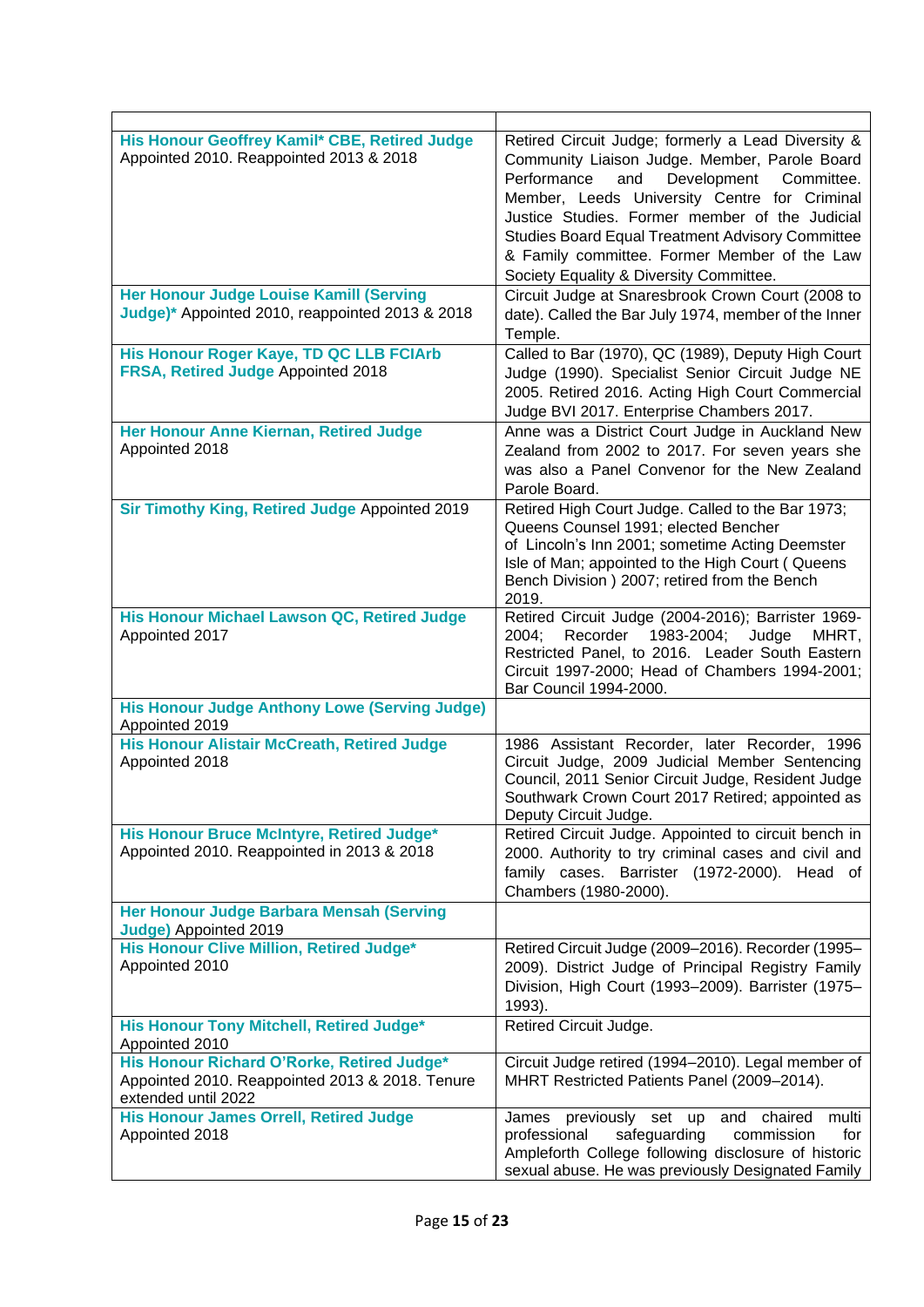|                                                                                      | Judge, Derby (area includes Derbyshire and south-<br>East Staffordshire). He is currently chair of the<br>management committee of the Derby Contact<br>Centre.                                                                                                                                                                                                                                                                                                                                                                                                              |
|--------------------------------------------------------------------------------------|-----------------------------------------------------------------------------------------------------------------------------------------------------------------------------------------------------------------------------------------------------------------------------------------------------------------------------------------------------------------------------------------------------------------------------------------------------------------------------------------------------------------------------------------------------------------------------|
| <b>His Honour David Richardson, Retired Judge</b><br>Appointed 2018                  | Retired Circuit Judge in London (2000-2018) sitting<br>in crime half time and as a Judge of the Employment<br>Appeal Tribunal half time.                                                                                                                                                                                                                                                                                                                                                                                                                                    |
| His Honour Jeremy Roberts QC, Retired Judge*<br>Appointed 2010                       | Retired Judge at Central Criminal Court (2000-<br>2011) Queen's Counsel since 1982. Member of the<br>Press Complaints Commission (2011-2012).                                                                                                                                                                                                                                                                                                                                                                                                                               |
| <b>His Honour Patrick Edward Robertshaw, Retired</b><br>Judge * Appointed 2010       | Retired Circuit Judge (1994-2010). Crown Court and<br>County Court Recorder (1989-1994). Assistant<br>Recorder (1984). Called to the Bar in 1968.                                                                                                                                                                                                                                                                                                                                                                                                                           |
| His Honour John Rubery, Retired Judge*<br>Appointed 2010                             | Retired Circuit Judge. County Court and District<br>Registrar, District Judge (1978-1985); Circuit Judge<br>(1985-2010): Designated Civil Judge (1999-2010);<br>Judge at St Helena Court of Appeal Falkland Islands;<br>British Indian Ocean Territory; Part time Chairman<br>Immigration. Appeal Tribunal and Part time<br>Chairman Mental Health Tribunal [now retired from<br>both Tribunals]; Solicitor (1963-1978).                                                                                                                                                    |
| His Honour Anthony Rumbelow, Retired Judge*<br>Appointed 2010                        | B.A. Cambridge 1966, called to the Bar 1967,<br>Queen's Counsel 1990, Circuit Judge in Manchester<br>and Lancashire 2012 (mainly sexual crime and<br>family<br>Senior<br>work),<br>Family<br>Judge<br>for<br>Northamptonshire. Member Parole Board since<br>2010, chair and winger. Part-time chair of Medical<br>Appeal Tribunals for 20 years and of Mental Health<br>Tribunal for 15 years.                                                                                                                                                                              |
| His Honour Erik Salomonsen, Retired Judge<br>Appointed 2018                          | Retired Circuit Judge. Based at Birmingham and<br>Exeter Crown Courts 2008 to 2018. Solicitor in<br>private practice 1975 to 2008.                                                                                                                                                                                                                                                                                                                                                                                                                                          |
| Sir Stephen Silber, Retired Judge Appointed 2019                                     | QC 1987. Law Commissioner 1994- 1999. High<br>Court Judge 1999-2014. Vice President Security<br>Vetting Appeal Panel 2009-2018. Judicial<br>Commissioner IPCO since 2017                                                                                                                                                                                                                                                                                                                                                                                                    |
| His Honour Edward Slinger, Retired Judge*<br>Appointed 2009. Tenure extended 2019-21 | Retired Circuit Judge, Preston Crown Court (1995-<br>2010). Solicitor, enrolled 1961.                                                                                                                                                                                                                                                                                                                                                                                                                                                                                       |
| Her Honour Judge Elizabeth Smaller (Serving<br>Judge) Appointed 2019                 | Serving Circuit Judge who sits in the Crown Court.<br>She joined the Parole Board in 2019.                                                                                                                                                                                                                                                                                                                                                                                                                                                                                  |
| His Honour Leslie Spittle, Retired Judge*<br>Appointed 2010, reappointed 2018        | Retired Circuit Judge (1996 to 2010). Barrister<br>(1970–1996). Senior Lecturer in Law, Economics,<br>and Accountancy (1965-1970).                                                                                                                                                                                                                                                                                                                                                                                                                                          |
| <b>His Honour Patrick Thomas, Retired Judge</b><br>Appointed 2018                    | Barrister practicing in crime 1973 - 2008. Circuit<br>Judge 2008 - 2018.                                                                                                                                                                                                                                                                                                                                                                                                                                                                                                    |
| His Honour Michael Topolski, Retired Judge<br>Appointed 2018                         | Previously sat at Woolwich County Court and was a<br>tutor judge for the Judicial College, assisting in the<br>preparing of course materials and acting as a<br>seminar leader on a number of courses. He<br>continues to be involved in the serious crime course<br>for which he redrafts guidance on sentencing in<br>homicide cases. He has prepared and delivered<br>lectures, seminars and courses in Africa, the United<br>States, Central America and in several European<br>countries, including on one occasion to the Justice<br>Ministers of the European Union. |
| <b>His Honour Philip Wassall, Retired Judge</b><br>Appointed 2017                    | Parole Board Judicial Member 2008-2012 and 2017<br>Solicitor<br>1979-1994;<br>onwards.<br>Stipendiary<br>for Devonshire 1994-2001; Judicial<br>Magistrate                                                                                                                                                                                                                                                                                                                                                                                                                   |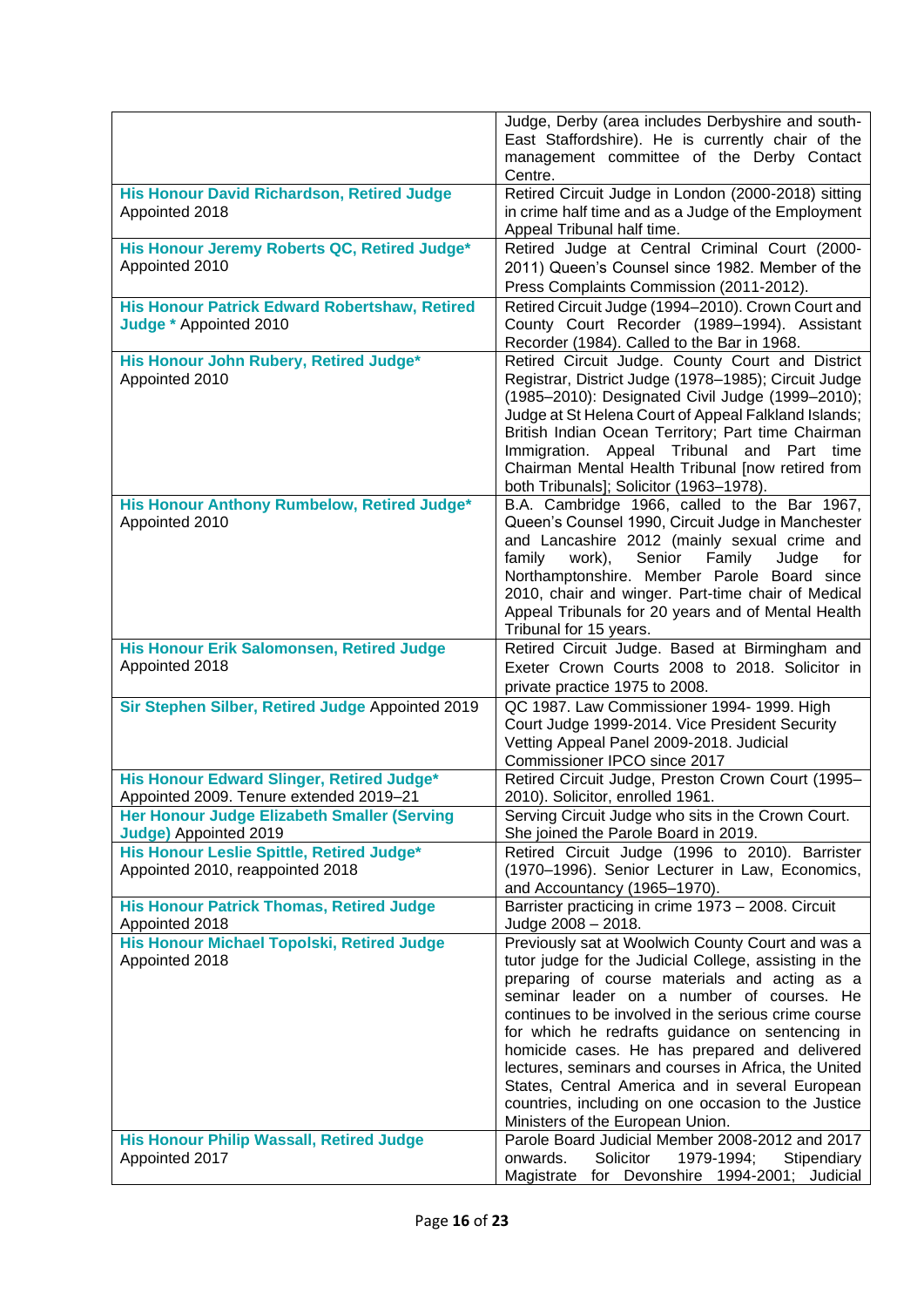|                                                                                                                         | Studies Board - Course Director, Course Tutor<br>1996-2016; Circuit Judge 2004-2017.                                                                                                                                                                                                                                                                                                                                                                                                                                    |
|-------------------------------------------------------------------------------------------------------------------------|-------------------------------------------------------------------------------------------------------------------------------------------------------------------------------------------------------------------------------------------------------------------------------------------------------------------------------------------------------------------------------------------------------------------------------------------------------------------------------------------------------------------------|
| His Honour Graham White, Retired Judge*<br>Appointed 2010. Reappointed 2013 & 2018                                      | Chair<br>Accountancy<br>Health<br>and<br><b>Disciplinary</b><br>Committees. Circuit Judge (2007-2012.) Recorder<br>(1996). Assistant Recorder (1992). Deputy District<br>Judge (1979). Former Law Society Council Member<br>and Criminal Law Committee Chair. Solicitor from<br>1965.                                                                                                                                                                                                                                   |
| His Honour Scott Wolstenholme, Retired Judge*<br>Appointed 2010                                                         | Retired Circuit Judge (1995-2013). Chairman,<br>Industrial Tribunals (1992-1995). Barrister (1971-<br>1992).                                                                                                                                                                                                                                                                                                                                                                                                            |
| <b>Psychologist Members</b>                                                                                             |                                                                                                                                                                                                                                                                                                                                                                                                                                                                                                                         |
| <b>Fiona Ainsworth Appointed 2017</b>                                                                                   | Consultant Forensic Psychologist, registered with<br>the BPS and HCPC. She has twenty years'<br>experience assessing and rehabilitating adult male<br>offenders. Her expertise is in dealing with issues<br>such as sexual violence, sexual interest in children,<br>domestic abuse, personality disorder, psychopathy<br>and intellectual functioning. She currently works in<br>private practice.                                                                                                                     |
| <b>Rachel Atkinson Appointed 2019</b>                                                                                   | HCPC Registered Forensic Psychologist and BPS<br>Chartered Psychologist. Clinical experience<br>includes HM Prison Service, National Probation<br>Service and the NHS. Expertise is in assessing and<br>treating violence, personality disorder and<br>psychopathy.                                                                                                                                                                                                                                                     |
| Pamela Attwell, BSc (Hons), MA, C Psychol<br>Appointed 2017                                                             | BPS Chartered & HCPC-registered Consultant<br>Clinical Psychologist (NHS and prison settings).<br>Specialised in working with<br>offenders<br>with<br>personality disorders. Previously Clinical<br>and<br>Strategic Lead, Pathways Service (PIPE)<br><b>HMP</b><br>Swaleside and PERS HMP Standford Hill.<br><b>Now</b><br>working privately providing risk assessment to the<br>Family Court, training and consultancy.                                                                                               |
| Elina Baker BA (Hons), PgDip, Clin. Psy. D<br>Appointed 2017                                                            | HCPC registered clinical psychologist. Previously<br>employed as principal clinical psychologist in Devon<br>regional secure mental health services, in-patient<br>and community complex psychosis pathway and<br>prison in-reach mental health.                                                                                                                                                                                                                                                                        |
| <b>Claire Barker C. Psychol, AFPBPsS Appointed</b><br>2017                                                              | BPS Chartered and HCPC-registered Forensic.<br>Psychologist with over 10 years of experience<br>working with adult male violent and sexual<br>offenders within Secure Psychiatric Services.<br>Former experience of delivering and treatment<br>managing programmes for HM Prison Service and<br>completing risk assessments as commissioned by<br>NOMS. Currently working for the Independent<br>Inquiry into Child Sexual Abuse and in private<br>practice, completing reports for the family and<br>criminal courts. |
| Dr Taljinder Basra Appointed 2019                                                                                       | Clinical and Forensic Psychologist highly skilled in<br>the assessment, treatment and management of risk<br>in the general offender population as well as with<br>adults with severe and enduring mental health<br>difficulties and/or Intellectual Disabilities detained<br>under the MHA. His specialist interest is working<br>with trauma in men.                                                                                                                                                                   |
| Jacqueline Bates-Gaston PhD, BA(Hons), MSc.<br><b>MSc. MBACP. C.Psychol. AFBPsS Appointed</b><br>2011, reappointed 2016 | Chartered and Registered Forensic Psychologist.<br>Senior Lecturer in Psychology at the University of                                                                                                                                                                                                                                                                                                                                                                                                                   |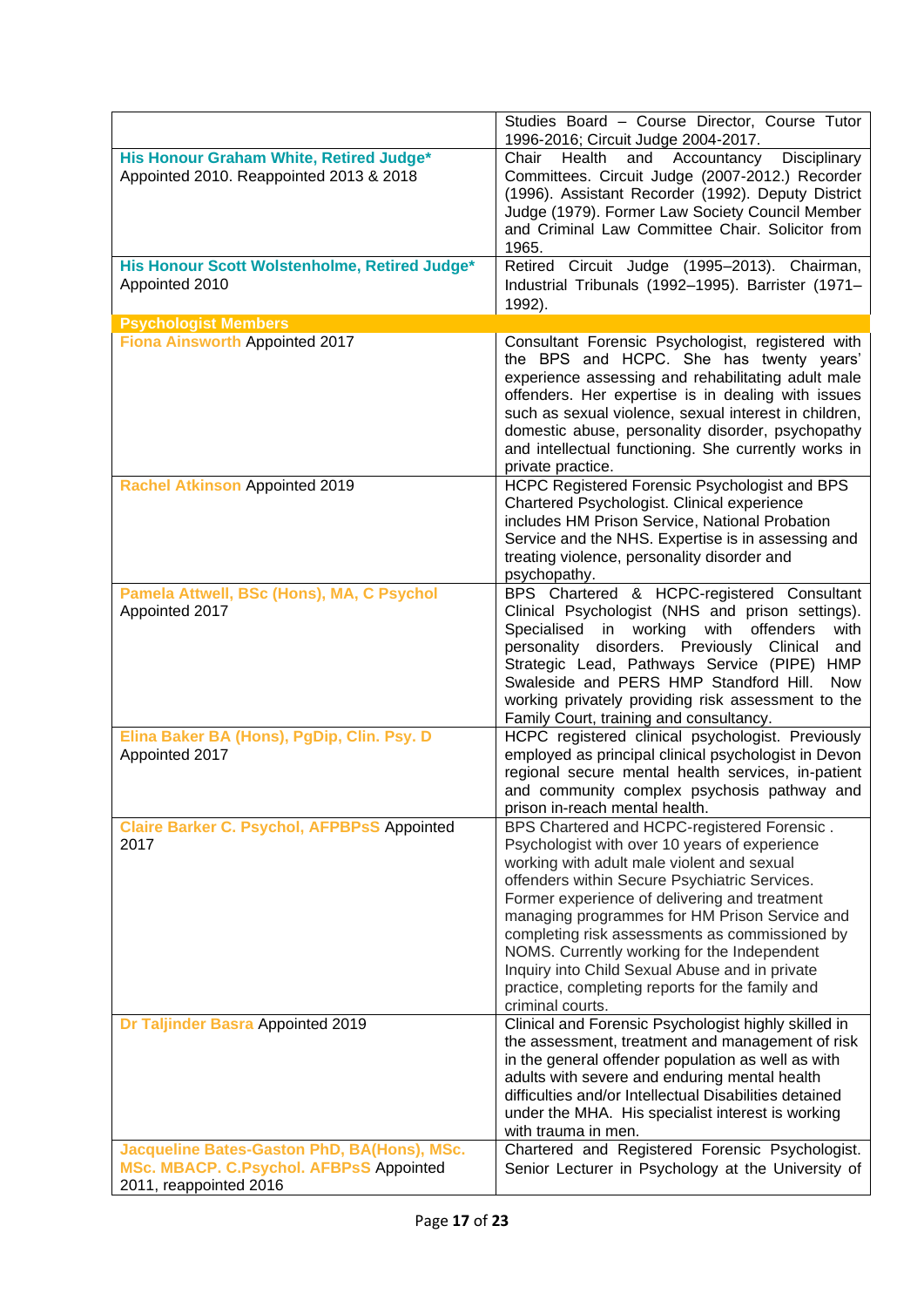|                                                                                                               | Ulster. 1991-2015 Chief Psychologist and Head of<br>Psychology and Interventions with the Northern<br>Island Prison Service. Former Honorary Professor in<br>Applied Psychology at Herriot Watt University,<br>Edinburgh. Currently a Partner with the Health and<br>Care Professions Council.                                                                                                                                                         |
|---------------------------------------------------------------------------------------------------------------|--------------------------------------------------------------------------------------------------------------------------------------------------------------------------------------------------------------------------------------------------------------------------------------------------------------------------------------------------------------------------------------------------------------------------------------------------------|
| Eleni Belivanaki BSc (Hons), MSc, C. Psychol.<br>(Forensic), AFBPsS, HCPC Appointed 2011,<br>reappointed 2016 | Previously Consultant Forensic<br>Psychologist,<br>Bermuda Department of Corrections. SLAM &<br>Oxleas NHS PD pathways Senior Psychologist,<br>medium & low security and outpatient services.<br>Head of Psychology Department, Partnerships in<br>Care mental health services. Deputy Head of<br>Psychology, HMP Pentonville. Mental Health Co-<br>Ordinator, MSF Zimbabwe<br>(Doctors)<br>without<br>Borders). EMDR practitioner.                    |
| Linda Blud Appointed 2017 (Previous Parole Board<br>appointments: 2004-2012)                                  | Previous Parole Board appointments: 2004-2012<br>Chartered and Registered Forensic Psychologist.<br>Serves as a Parole Commissioner in Northern<br>Ireland. Previous member of MOJ Correctional<br>Services Accreditation & Advisory Panel (2008-<br>2016); Scottish Government Accreditation Panel<br>(2006-2010); Principal Psychologist at HMP's<br>Offending Behaviour Programmes Unit (1995-2001).<br>Own forensic psychology service since 2001. |
| Aimee Croft BSc (Hons), ClinPsyD Appointed 2019                                                               | NHS community, secure inpatient, prison settings<br>and independent practice. Specialise in therapeutic<br>interventions for violent and / or sexual offenders.<br>Psychological risk assessments for family and<br>criminal court proceedings.                                                                                                                                                                                                        |
| <b>Christopher Dean C.Psychol, AFBPS, CSci</b><br>Appointed 2019                                              | BPS Chartered and HCPC Registered consultant<br>forensic psychologist. Since 1999, he has worked in<br>prison, probation and health settings, including as<br>Head of Interventions for Extremism and Group<br>Affiliated Offending at HMPPS HQ. He is also a<br>senior fellow with the Global Center on Cooperative<br>Security providing consultancy to correctional<br>services internationally in the field of countering<br>violent extremism.    |
| <b>Abby Fenton C Psychol Appointed 2016</b>                                                                   | HCPC Registered Forensic Psychologist and BPS<br>Chartered Psychologist. Clinical experience includes<br>HM Prison Service and forensic mental health<br>services (public and private sectors). Former<br>Government Social Researcher at the Ministry of<br>Justice. Currently practising in NHS.                                                                                                                                                     |
| <b>Gerhard Fritz Appointed 2019</b>                                                                           | <b>Consultant Clinical Psychologist with NHS services</b><br>for adults with Intellectual Disabilities and Autism<br>Spectrum Disorder. 10 Years clinical and<br>organisational experience in private and NHS<br>secure hospital settings.                                                                                                                                                                                                             |
| <b>Jane Gilbert Appointed 2016</b>                                                                            |                                                                                                                                                                                                                                                                                                                                                                                                                                                        |
| Dr Roisin Hall C.Psychol, FBPsS Appointed 2010,<br>reappointed in 2018                                        | Chartered Forensic and Clinical Psychologist (NHS,<br>academic, and prison settings). Chief Executive of<br>the Risk Management Authority in Scotland, setting<br>standards for risk management of serious violent<br>and sexual offenders (2005-2009).                                                                                                                                                                                                |
| Eliza Harris BSc (Hons), MSc, C Psychol, AFBPsS<br>Appointed 2012, reappointed in 2016                        | Forensic<br>Psychologist.<br>Chartered<br>16<br>years'<br>experience as Principal Psychologist with HM Prison<br>Service. Now working in private practice providing<br>risk assessment to the Family Court, consultancy to                                                                                                                                                                                                                             |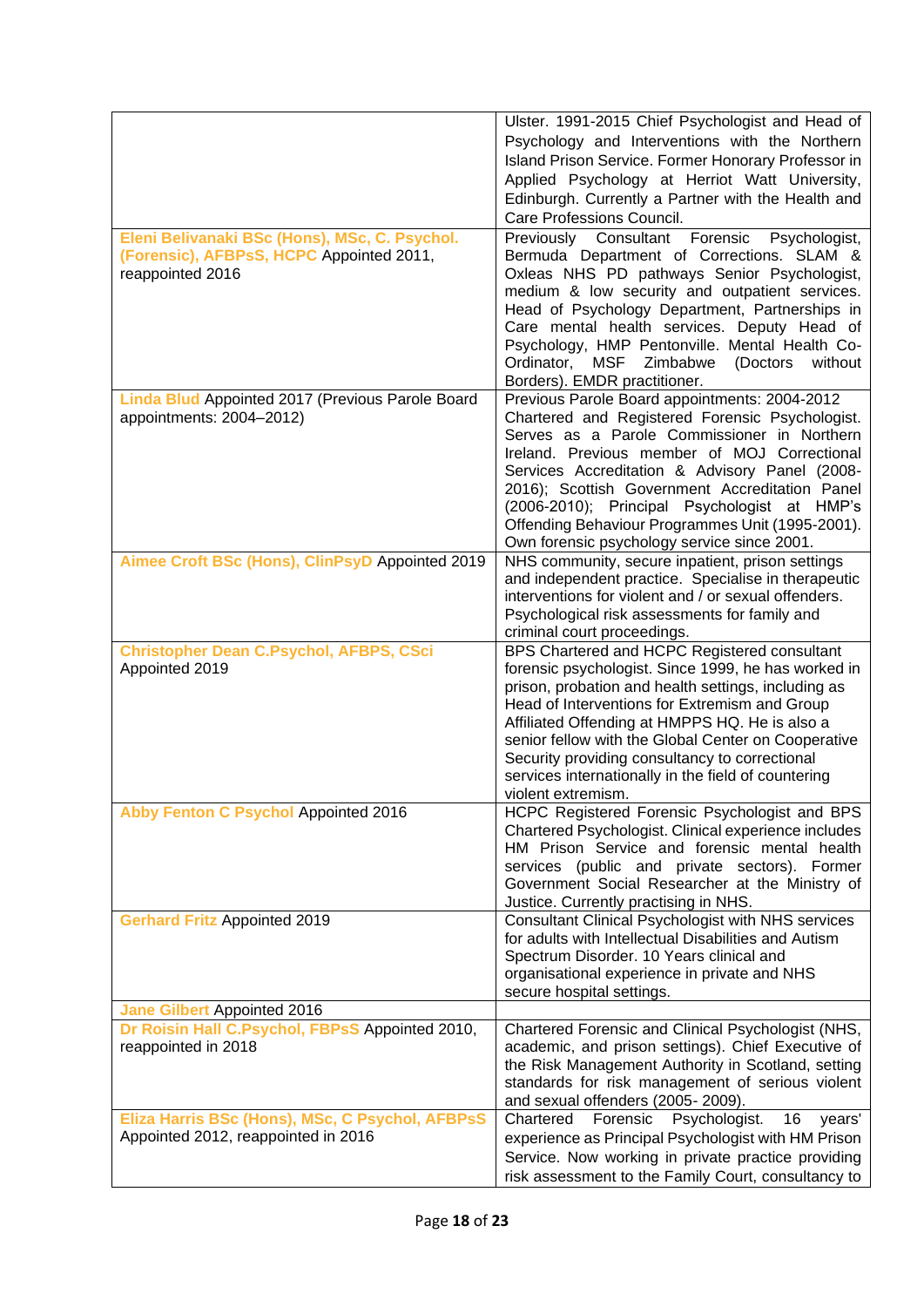|                                                                                                         | the Probation Service and coaching psychology                                                                                                                                                                                                                                                                                                                                                                                                                                                                                                           |
|---------------------------------------------------------------------------------------------------------|---------------------------------------------------------------------------------------------------------------------------------------------------------------------------------------------------------------------------------------------------------------------------------------------------------------------------------------------------------------------------------------------------------------------------------------------------------------------------------------------------------------------------------------------------------|
|                                                                                                         | services.                                                                                                                                                                                                                                                                                                                                                                                                                                                                                                                                               |
| Julia Higginbotham BSc (Hons), MSc, C.Psychol<br>(Forensic), AFBPsS Appointed 2011, reappointed<br>2016 | BPS Chartered and HPC Registered Forensic<br>Psychologist. Nine years' previous experience with<br>the Prison Service working within High Security, Cat<br>B, and Cat C prisons, including Senior Psychologist<br>role at HMP Garth. Specialist in the assessment and<br>violent<br>treatment<br>of domestically<br>offenders,<br>previously a national trainer for accredited Domestic<br>Violence programmes.                                                                                                                                         |
| <b>Julia Houston Appointed 2019</b>                                                                     | BPS Chartered and HCPC Registered Clinical and                                                                                                                                                                                                                                                                                                                                                                                                                                                                                                          |
|                                                                                                         | Forensic Psychologist. 30 years' experience in<br>Forensic Mental Health Services (medium and low<br>secure). Previously Clinical Lead for the Sexual<br>Behaviour Service at South West London & St<br>Georges Mental Health Trust                                                                                                                                                                                                                                                                                                                     |
| Claire Hunt Appointed 2011, reappointed 2016                                                            | BPS Chartered & HCPC-registered Consultant                                                                                                                                                                                                                                                                                                                                                                                                                                                                                                              |
|                                                                                                         | Forensic Psychologist. Associate Fellow of the BPS.<br>Experience in HM Prison Service and Forensic<br>Mental Health Services. Parole Commissioner for<br>Ireland (2013-to date) Independent<br><b>Northern</b><br>consultant in forensic and family proceedings.                                                                                                                                                                                                                                                                                       |
| Sarah Khan Appointed 2011, reappointed 2016                                                             | HCPC-registered, Chartered Forensic Psychologist                                                                                                                                                                                                                                                                                                                                                                                                                                                                                                        |
|                                                                                                         | with extensive experience in working with adults &<br>adolescents with mental illness and personality<br>disorders in secure hospitals.                                                                                                                                                                                                                                                                                                                                                                                                                 |
| Joanne Lackenby* BSc (Hons), MSc, C Psychol,                                                            | Senior Practitioner Lecturer at Coventry University                                                                                                                                                                                                                                                                                                                                                                                                                                                                                                     |
| AFBPsS Appointed 2010. Reappointed 2013 & 2018                                                          | and independent practice. Nine years in NHS low<br>secure service & community service, managing<br>psychology service provision to mentally and<br>personality disordered offenders. Former MAPPA<br>Level 3 advisor; seven years in the prison service<br>treatment managing; national trainer for CSCP;<br>treatment manager for cognitive skills programmes.                                                                                                                                                                                         |
| <b>Vivienne Le Fort Appointed 2018</b>                                                                  | Chartered clinical psychologist working in private<br>Specialist lay member Mental Health<br>practice.<br>Review Tribunal. Previously senior manager HM<br>Prison Service.                                                                                                                                                                                                                                                                                                                                                                              |
| Dr Sharon K. C. Leicht Appointed 2011,<br>reappointed in 2016                                           | British Psychological Society Chartered Clinical and<br>Chartered Forensic Psychologist and Associate<br>Fellow of the BPS. Currently a Consultant<br>Psychologist in Independent Practice. Previously<br>Consultant Psychologist with the NHS with over 17<br>years' experience in challenging behaviour units,<br>community centres, and low and medium secure<br>hospitals. Additional experience in Australia as a<br>Consultant/Senior Psychologist in health/mental<br>health (hospitals and community), prisons, and<br>military establishments. |
| Dr Victoria Magrath BSc (Hons), ClinPsyD                                                                | HCPC Registered Clinical Psychologist. Consultant                                                                                                                                                                                                                                                                                                                                                                                                                                                                                                       |
| Appointed 2016                                                                                          | Clinical Psychologist in Acute Psychiatric Services,<br>West London NHS Trust.                                                                                                                                                                                                                                                                                                                                                                                                                                                                          |
| <b>Lindy Maslin Appointed 2017</b>                                                                      | Chartered and Registered Forensic Psychologist                                                                                                                                                                                                                                                                                                                                                                                                                                                                                                          |
|                                                                                                         | and accredited CBT Therapist, Previous Prison<br>Service roles include: Head of Psychology at HMP<br>The Mount, Head of Psychology for the London<br>Prisons, Principal Psychologist working<br>with<br>extremist offenders, National Head of Interventions                                                                                                                                                                                                                                                                                             |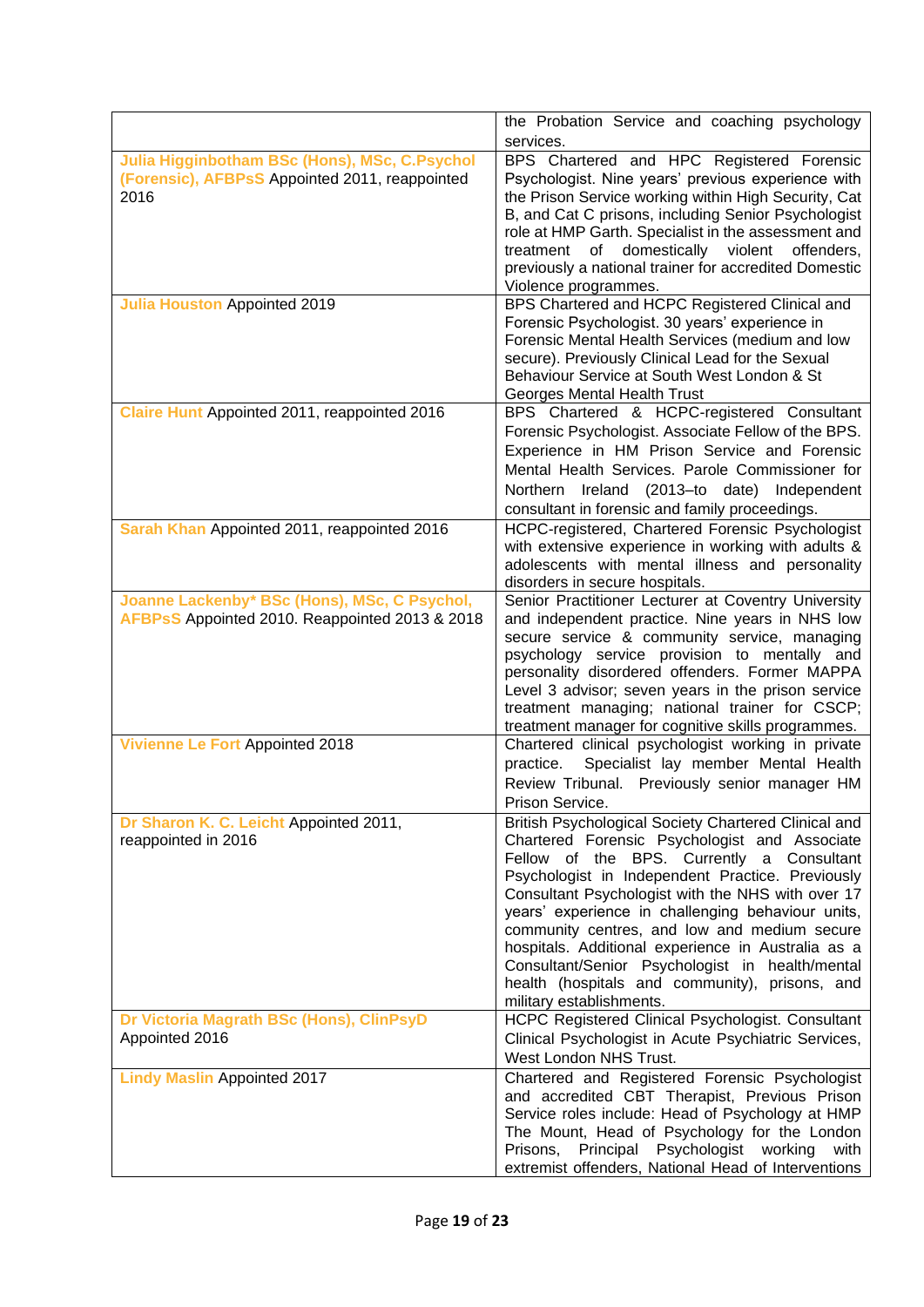|                                                              | for Violent Offenders, Alongside Parole Board work,                                                    |
|--------------------------------------------------------------|--------------------------------------------------------------------------------------------------------|
|                                                              | I am a cognitive-behavioural and couples therapist.                                                    |
| <b>Professor Mary McMurran PhD Appointed 2016</b>            | Fellow of the British Psychological Society and                                                        |
|                                                              | Chartered Forensic and Clinical Psychologist.                                                          |
|                                                              | Registered Clinical and Forensic Psychologist with                                                     |
|                                                              | the Health Care Professions Council. Professor                                                         |
|                                                              | Emeritus at the University of Nottingham and Visiting                                                  |
|                                                              | Professor at Cardiff Metropolitan University.                                                          |
| Dr Rebecca Milner, PhD, C.Psychol., AFBPS                    | BPS Chartered and HCPC Registered Forensic                                                             |
| Appointed 2016<br>Wendy Morgan BSc (Hons), MSc, CPsychol,    | Psychologist. Consultant Forensic Psychologist.<br>Forensic Psychologist and Senior Lecturer at        |
| <b>AFBPS</b> Appointed 2016                                  | Glasgow Caledonian University.                                                                         |
| Lorraine Mosson-Jones* Appointed 2011,                       | HCPC-registered and BPS Chartered Forensic                                                             |
| reappointed 2016                                             | Psychologist, currently practising independently.                                                      |
|                                                              | Registrar for BPS Forensic Psychology Qualification                                                    |
|                                                              | since 2014. Previously, Clinical Director for specialist                                               |
|                                                              | residential childcare provider and 13 years'                                                           |
|                                                              | experience in the Prison Service as a practising                                                       |
|                                                              | psychologist and in senior management.                                                                 |
| Dr Brendan O'Mahony CPsychol, CSci, AFBPsS<br>Appointed 2016 | HCPC Registered Forensic Psychologist and                                                              |
|                                                              | Chartered Psychologist. Visiting Fellow at the                                                         |
|                                                              | Institute of Criminal Justice Studies, University of                                                   |
|                                                              | Portsmouth. Registered Intermediary at the Ministry<br>of Justice. Committee Member of the British     |
|                                                              | Psychological Society's Expert Witness Advisory                                                        |
|                                                              | Group. HCPC Partner for Fitness to Practise Panels.                                                    |
| <b>Libby Payne Appointed 2017</b>                            | HCPC Registered and BPS Chartered Forensic                                                             |
|                                                              | Senior<br>Psychologist.<br>Lecturer<br>in<br>Forensic                                                  |
|                                                              | Psychology at Cardiff Metropolitan<br>University.                                                      |
|                                                              | Specialist member of the Criminal<br>Injuries                                                          |
|                                                              | Compensation<br>Tribunal<br>(First Tier<br>Tribunal).                                                  |
|                                                              | Formerly Senior Forensic Psychologist within private                                                   |
|                                                              | public prisons and secure independent<br>and                                                           |
|                                                              | hospitals.                                                                                             |
| <b>Caroline Preston CPsychol CSci AFBPsS</b>                 | Chartered Psychologist, Registered Clinical and<br>Forensic Psychologist, Psychotherapist and Gender   |
| Appointed 2011, reappointed 2016                             | Specialist.<br>Previously employed as<br>Principal                                                     |
|                                                              | Psychologist and Head of Unit for HMPS, Senior                                                         |
|                                                              | Psychologist for Scottish Prison Service, Gender                                                       |
|                                                              | Specialist/Psychologist for Tyne and Wear NHS                                                          |
|                                                              | Trust and Clinical Teacher for University of                                                           |
|                                                              | Newcastle.                                                                                             |
| <b>Rachel Roper Appointed 2017</b>                           | HCPC Registered, Chartered Forensic Psychologist                                                       |
|                                                              | and affiliate member of the BPS. Currently practising                                                  |
|                                                              | independently as a Consultant Psychologist.<br>Formerly Head of Psychology HMP Edinburgh and           |
|                                                              | Principal Psychologist for the Scottish Prison                                                         |
|                                                              | Service. Current Lead Assessor for the BPS                                                             |
|                                                              | Forensic Psychology Qualification.<br>Accredited                                                       |
|                                                              | Assessor with the Risk Management Authority in                                                         |
|                                                              | Scotland.                                                                                              |
| Dr Georgina Rowse BSc (hons). DClinPsy.                      | HCPC Registered Clinical Psychologist and Senior                                                       |
| Appointed 2017                                               | Lecturer in Clinical Psychology at The University of                                                   |
|                                                              | Sheffield.<br>Previously<br>Consultant<br>Clinical                                                     |
|                                                              | Psychologist and Service Development Lead for                                                          |
|                                                              | Personality Disorder Services, and Senior Clinical<br>Psychologist in Early Intervention for Psychosis |
|                                                              |                                                                                                        |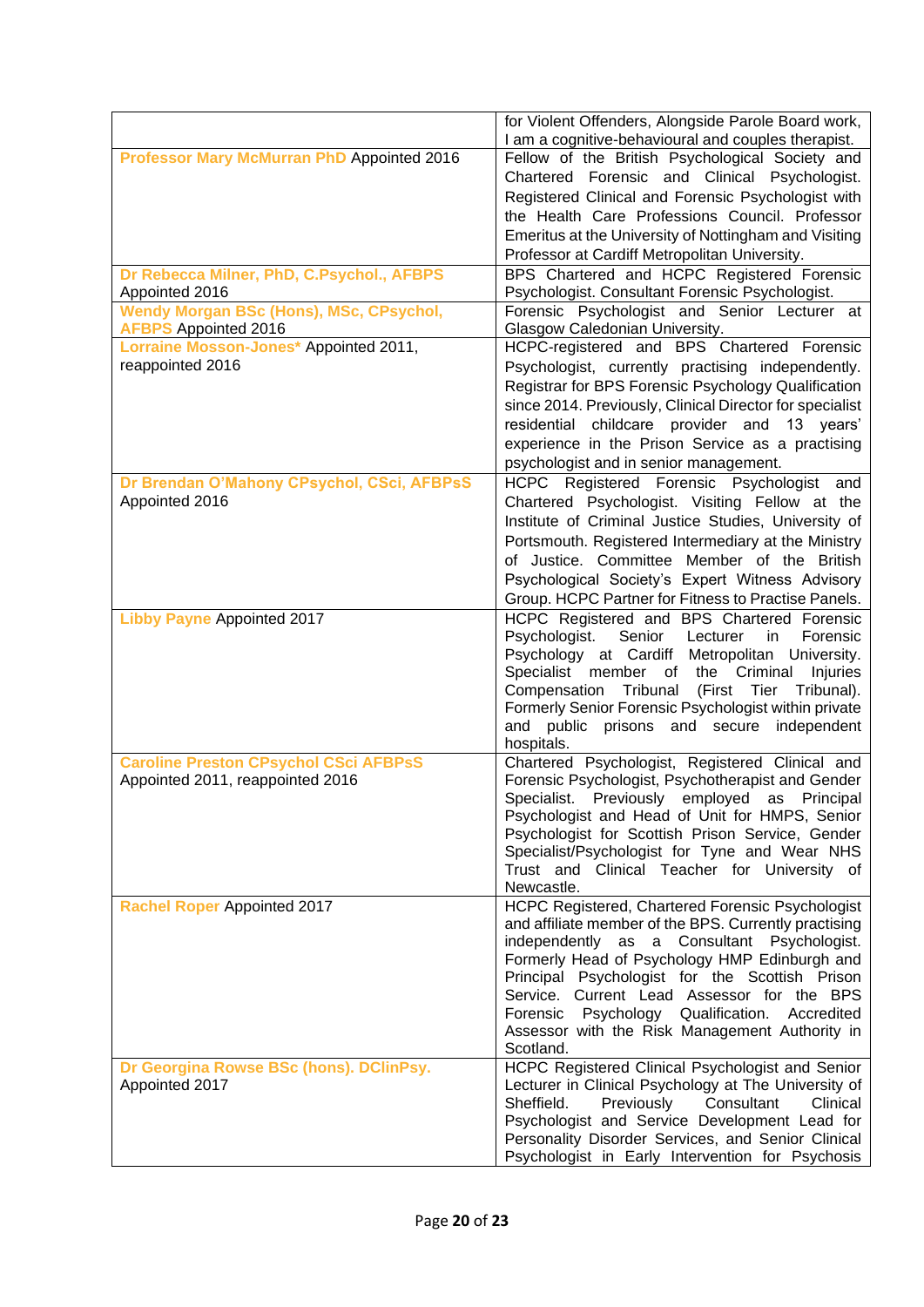|                                                                                                                          | services in Sheffield Health and Social Care NHS<br>Foundation Trust.                                                                                                                                                                                                                                                                                                                                       |
|--------------------------------------------------------------------------------------------------------------------------|-------------------------------------------------------------------------------------------------------------------------------------------------------------------------------------------------------------------------------------------------------------------------------------------------------------------------------------------------------------------------------------------------------------|
| Kate Saward Appointed 2011, reappointed 2016                                                                             | Chartered<br>Forensic<br>Registered<br>and<br>Psychologist. Previous Clinical Lead (Assessments<br>& Interventions) NOMS Cymru. Clinical Lead Wales<br>Offender<br>Personality<br><b>Disorder</b><br>Pathway. Consultancy services to Family Court.<br>Therapeutic interventions for trauma.                                                                                                                |
| <b>Noreen Shami Appointed 2019</b>                                                                                       | Forensic Psychologist working on the OPD pathway<br>in the NHS, with 16 years' experience with<br>adolescents and adults in secure hospitals, prisons<br>and the community. Specialist in personality<br>disorders, violent offending and mental health.                                                                                                                                                    |
| Dr Claire Smith Appointed 2017                                                                                           | HCPC Registered Clinical Psychologist, working<br>with offenders in hospital, Court and prison<br>environments since 2000.                                                                                                                                                                                                                                                                                  |
| <b>Sarah Snuggs Appointed 2019</b>                                                                                       | Chartered Health Psychologist, registered with the<br>HCPC. Senior Lecturer at London Metropolitan<br>University.                                                                                                                                                                                                                                                                                           |
| <b>Claire Thompson Appointed 2019</b>                                                                                    | Chartered and Registered Clinical and Forensic<br>Psychologist specialising in forensic mental health.<br>Also works as a Specialist Advisor for the Care<br>Quality Commission and previously as Course<br>Director for MSc Forensic Mental Health.                                                                                                                                                        |
| Helen Trinder Appointed 2010. Reappointed 2013 &<br>2018                                                                 | Chartered Psychologist and Forensic Psychologist.<br>12 years' experience in HM Prison Service working<br>at Littlehey, Wellingborough, and Woodhill prisons.<br>Associate lecturer at the University of Northampton.                                                                                                                                                                                       |
| <b>Victoria Tunbridge Appointed 2019</b>                                                                                 | Chartered and Registered Forensic<br>Psychologist. Experience of working in prison<br>settings and NHS (high secure and community<br>settings). Currently working for Southern Health<br><b>NHS Foundation Trust.</b>                                                                                                                                                                                       |
| Sue Vivian-Byrne Appointed 2003, reappointed<br>2006 & 2010. New tenure 2016                                             | Registered Clinical and Forensic Psychologist and<br>Systemic Psychotherapist. Independent Consultant<br>providing reports for criminal and childcare<br>proceedings. Former head of the South Wales<br>Forensic Psychology service for 14 years.<br>Experience of working in Private Secure Mental<br>Health services and providing consultation to the<br>Probation Service Personality Disorder Pathway. |
| <b>Psychiatrist Members</b>                                                                                              |                                                                                                                                                                                                                                                                                                                                                                                                             |
| Dr Luke Birmingham MD MRDPsych Appointed<br>2016                                                                         | Consultant Forensic Psychiatrist, Southern Health<br><b>NHS Foundation Trust.</b>                                                                                                                                                                                                                                                                                                                           |
| Dr Dawn Black MSc, MD, FRCPsych Appointed<br>2006, reappointed 2009 & 2012. Tenure extended<br>2016-18. New tenure 2018. | Consultant Psychiatrist, Medical Member, Mental<br><b>Health Review Tribunal.</b>                                                                                                                                                                                                                                                                                                                           |
| Dr Lynne Daly MA MB BChir FRCPsych*<br>Appointed 2008, reappointed 2011. New tenure 2016                                 | <b>Consultant Adolescent Forensic Psychiatrist retired</b><br>from NHS in November 2010. Butler Trust Award<br>Winner 2011 for MODEL team, Manchester.                                                                                                                                                                                                                                                      |
| <b>Steffan Davies Appointed 2018</b>                                                                                     | <b>Consultant Forensic Psychiatrist at Nottinghamshire</b><br>Healthcare NHS Trust working in prison mental<br>health. Co-chair of the Quality Network for Prison<br>Mental Health Services and the Community<br>Diversion and Prison Psychiatry Network.                                                                                                                                                   |
| <b>Mark Earthrowl Appointed 2018</b>                                                                                     | Consultant Forensic Psychiatrist at the Norfolk and<br>Suffolk NHS Foundation Trust. Previously a<br>Consultant Forensic Psychiatrist and Clinical Head.<br>Currently a member of the Canterbury District<br>Health Board Registrar Training Committee.                                                                                                                                                     |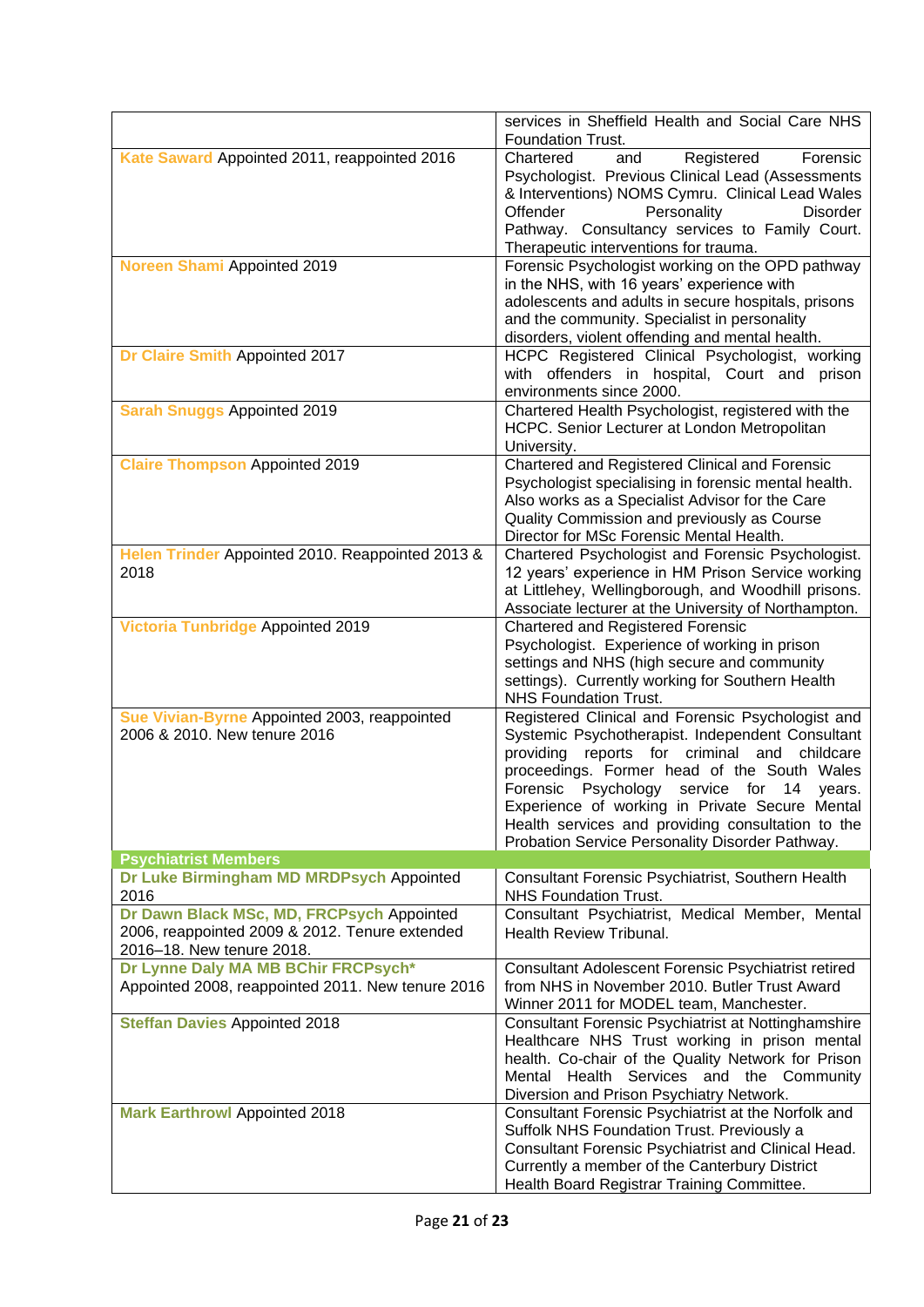| <b>Sandra Evans Appointed 2018</b>                                                                        | Consultant general and old age psychiatrist and<br>group analyst with twenty-five years' experience in<br>City & Hackney. Expertise in mental health<br>assessment, capacity, memory disorders and fitness<br>to practice.                                                                                                                                                                                                                                                                    |
|-----------------------------------------------------------------------------------------------------------|-----------------------------------------------------------------------------------------------------------------------------------------------------------------------------------------------------------------------------------------------------------------------------------------------------------------------------------------------------------------------------------------------------------------------------------------------------------------------------------------------|
| Dr Mike Isweran Appointed 2010. Reappointed 2013<br>& 2018                                                | Retired<br>Consultant<br>Forensic<br>Psychiatrist,<br>Hertfordshire Partnership NHS Trust. Formerly<br>Forensic<br>psychiatrist,<br>Consultant<br><b>Broadmoor</b><br>Hospital. Medical member, Tribunal Services for<br>Mental Health.                                                                                                                                                                                                                                                       |
| Dr Andrew Johns Appointed 2018                                                                            | <b>Consultant Forensic Psychiatrist South London</b><br>& Maudsley NHS Trust. 30 years experience<br>as a consultant in Broadmoor, Medium Secure<br>and community settings. Wide medico-legal<br>experience.                                                                                                                                                                                                                                                                                  |
| <b>Chris Jones Appointed 2018</b>                                                                         |                                                                                                                                                                                                                                                                                                                                                                                                                                                                                               |
| Dr Nick Kosky Appointed 2018                                                                              | Consultant psychiatrist with 30 years' experience of<br>clinical practice, 12 of these in prisons. He chaired<br>the NICE guideline development group 'Mental<br>Health of Adults in contact with the Criminal Justice<br>System' and set up the prison psychiatry network at<br>the Royal College of Psychiatrists.                                                                                                                                                                          |
| Dr Tim McInerny Appointed 2017                                                                            | Consultant Forensic Psychiatrist since 2007 at<br>Bethlem Royal Hospital. Wide<br>medical-legal<br>experience; provided over 500 expert psychiatric<br>reports to multiple legal avenues. Lectures on<br>forensic issues to medical students & legal staff.<br>Fellow and Honorary Bencher of Grays Inn. Medical<br>member of Mental Health Tribunals. Visiting<br>psychiatrist to the Falkland Islands for 16 years.<br>Consultant Forensic Psychiatrist at Broadmoor<br>Hospital 1999-2007. |
| <b>Gillian Mezey Appointed 2018</b>                                                                       | Currently a Professor of Forensic Psychiatry. Was<br>previously a Consultant and Reader (latterly<br>Professor) of Forensic Psychiatry based at<br>Springfield and St Georges University Hospital in<br>South London. Currently sits on AAC panels and on<br>the Trust's R and D committee.                                                                                                                                                                                                   |
| Caryl Morgan* MBBS, MRCPysh, MRCGP, DCH,<br>PGDL/CPE Appointed 2007, reappointed 2012. New<br>tenure 2016 | Retired Consultant Psychiatrist in Forensic Learning<br>Disabilities.                                                                                                                                                                                                                                                                                                                                                                                                                         |
| Dr Kevin Murray, FRCPsych Appointed 2018                                                                  | <b>Consultant Forensic Psychiatrist, West London NHS</b><br>Trust 1993 - present, Visiting Consultant Forensic<br>Psychiatrist HMP Wormwood Scrubs 1993 - 2001,<br>Clinical Director, Broadmoor Hospital 2001 - 2014.                                                                                                                                                                                                                                                                         |
| Dr Sajid Muzaffar MBBS, LLM, MRCPsych<br>Appointed 2017                                                   | Consultant Forensic psychiatrist with special interest<br>in substance use and criminal Justice Liaison.<br>MAPPA lead for Birmingham and Solihull Mental<br>Health NHS Foundation Trust. Provides expert<br>psychiatric opinions to criminal courts.                                                                                                                                                                                                                                         |
| Dr John O'Grady MB, B.Ch, F.R.C.Psych<br>Appointed 2008, new tenure 2018                                  | Dr O'Grady was first appointed to the Parole Board<br>in 2008 and was re-appointed as a psychiatrist<br>member in 2018. Dr O'Grady has held NHS<br>Consultant appointments in both forensic and<br>general psychiatry including clinical appointments in<br>prison. He has contributed, through appointment to<br>national reviews, to prison healthcare policy,<br>published widely on aspects of forensic psychiatry                                                                        |